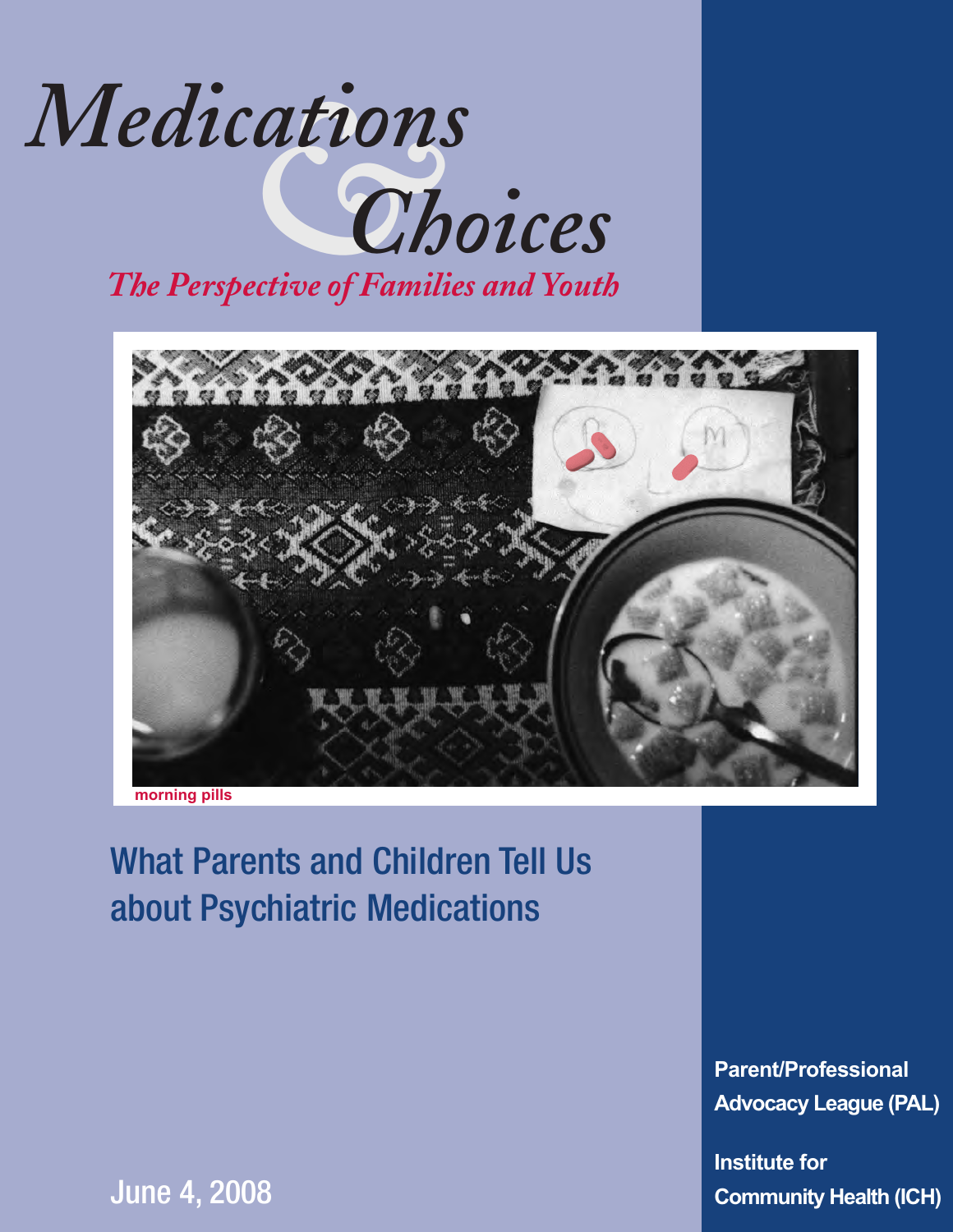This family-driven research study, *Medications and Choices: The Perspective of Families and Youth*, provides new and compelling information which clarifies how families decide upon the use of psychotropic medication for their child. We hope that by illuminating the difficult and complicated process that parents experience, we can change the perceptions of some as well as influence policy and practice so that the well-being of children with mental health needs and their families is enhanced.

*Parent/Professional Advocacy League (PAL)* is the leading public voice for families whose children have emotional, behavioral and mental health needs in Massachusetts. PAL is the state organization of the National Federation of Families and is dedicated to promoting change that will improve the children's mental health system statewide.

*The Institute for Community Health (ICH)* is a unique collaboration of three Massachusetts health care systems; the Cambridge Health Alliance, the Mount Auburn Hospital of CareGroup, and the Massachusetts General Hospital of Partners HealthCare. ICH is an organization dedicated to health improvement through community-based research, assessment, dissemination and educational activities. The ICH stimulates the creation of innovative programs and health policies through a community-based approach that will promote long term healthy lifestyles.

This project was funded by a grant from the Deborah Munroe Noonan Memorial Fund

#### *About the cover photograph:*

In 2000, Charlotte Sullivan designed a book entitled *Fragments: Pieces of My Sister's Life*. By combining photographs of her sister as well as her sister's own words, Charlotte hoped to present bipolar disorder (her sister's diagnosis) as being a vital portion of her life, as opposed to completely defining it. *Morning Pills* is a poignant image from that book.

Copyright © 2008 by Parent/Professional Advocacy League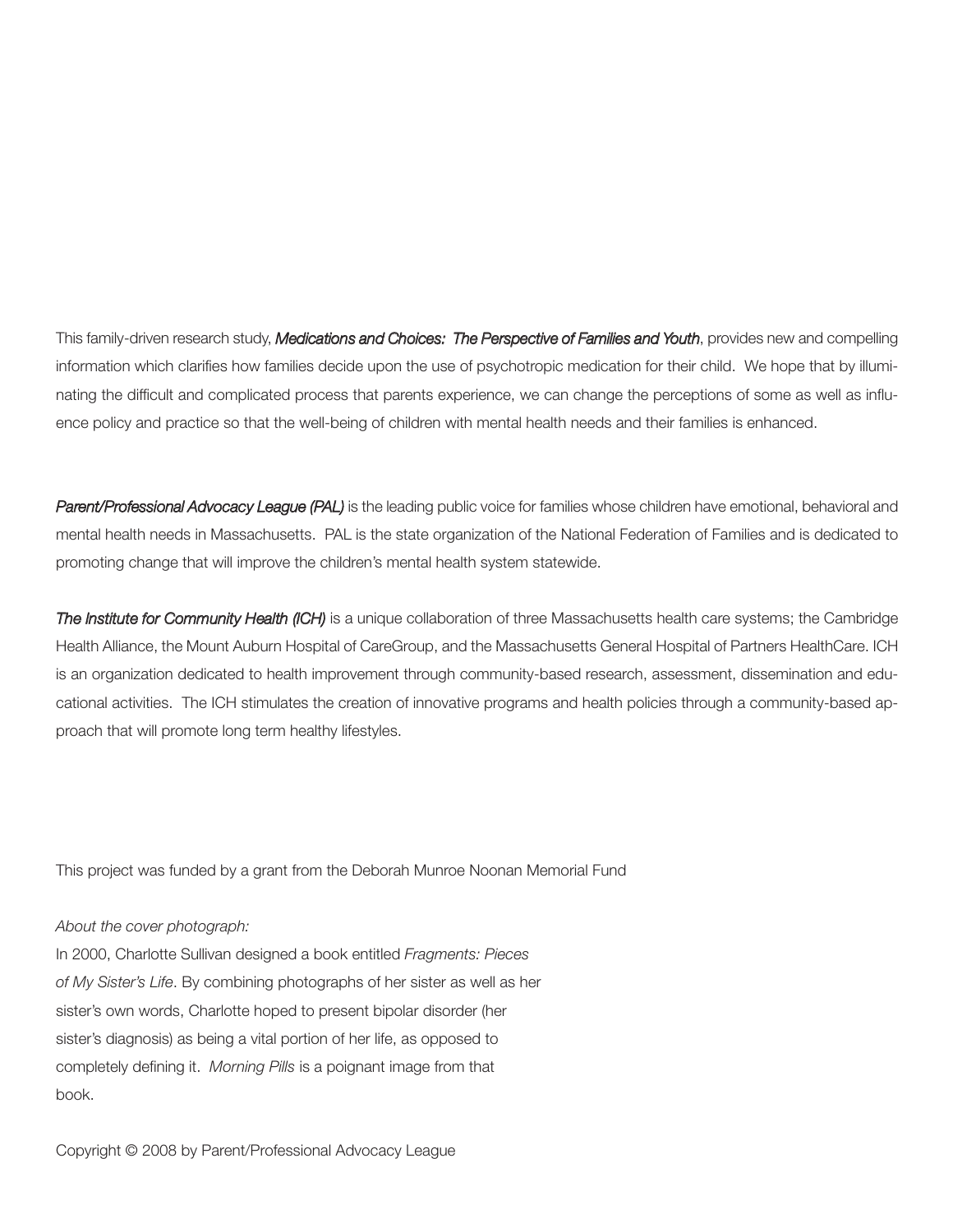

**What Parents and Children Tell Us about Psychiatric Medications**

Lisa Lambert Elisa Friedman, MS Maureen Jerz Karen Hacker, MD



Parent/Professional Advocacy League 45 Bromfield Street, 10<sup>th</sup> Floor Boston, MA 02108 www.ppal.net



Institute for Community Health 163 Gore Street, Ground Floor Cambridge, MA 02141 www.icommunityhealth.org/ichhome.shtml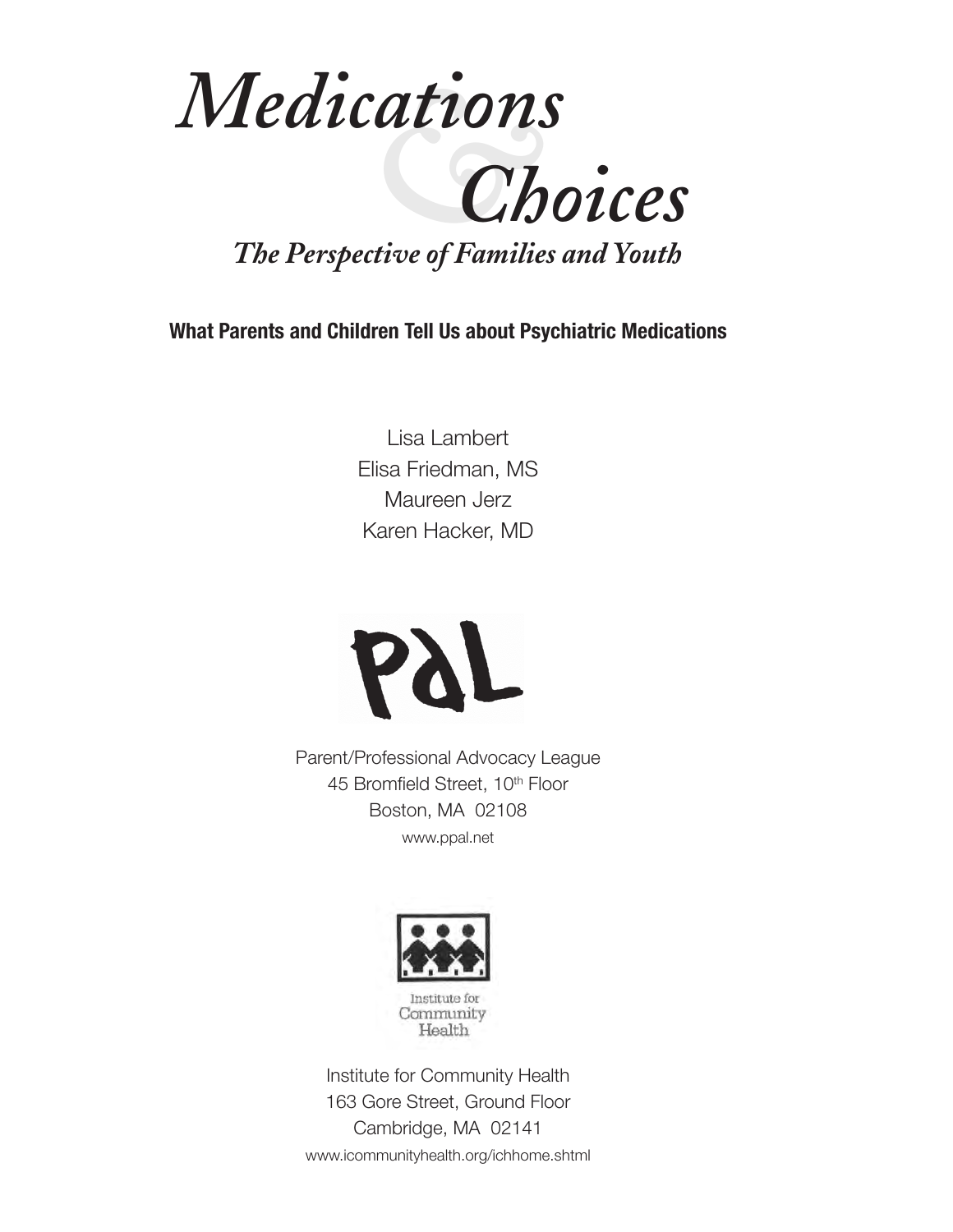## *Table of Contents*

| Forward                                            | $\mathbf{1}$   |
|----------------------------------------------------|----------------|
| Thanks & Acknowledgements                          | $\overline{2}$ |
| Introduction                                       | 3              |
| <b>Executive Summary</b>                           | 4              |
| Background                                         | $\overline{7}$ |
| Methodology                                        | 8              |
| Demographics                                       | $\Theta$       |
| Diagnosis                                          | 10             |
| <b>Alternatives to Medication</b>                  | 12             |
| Taking Medications: What Do Youth Say?             | 12             |
| <b>Starting Medication</b>                         | 15             |
| <b>Medication Trials</b>                           | 18             |
| <b>Finding Information</b>                         | 20             |
| <b>Other Influences</b>                            | 22             |
| <b>Communication Between Prescriber and Parent</b> | 24             |
| <b>Schools</b>                                     | 27             |
| Impact on the Family                               | 29             |
| Satisfaction                                       | 29             |
| <b>Best Practices</b>                              | 32             |
| Footnotes                                          | 34             |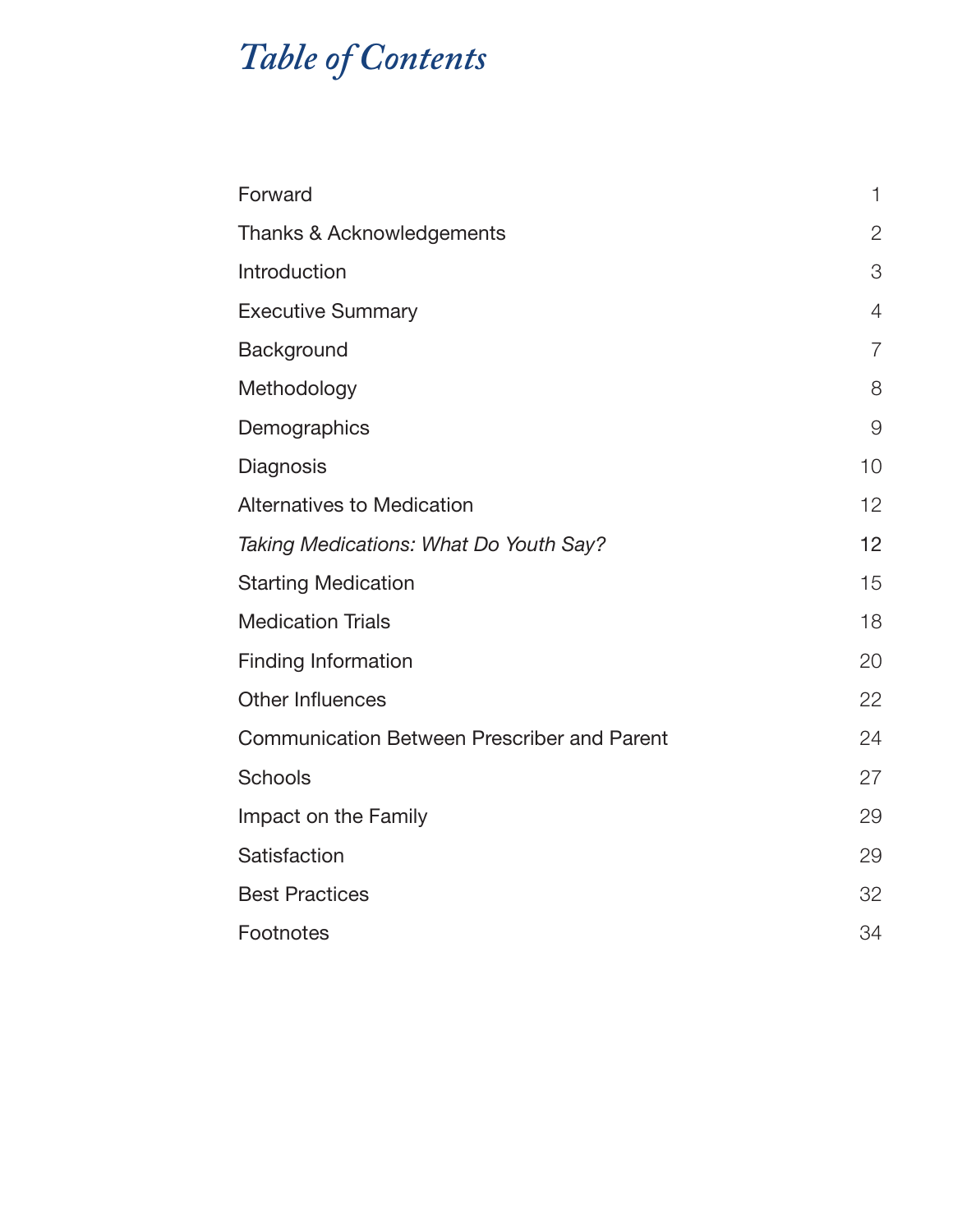### *Forward*

"*Medications and Choices: The Perspective of Families and Youth*" is an important contribution to a complex and often confusing set of issues. Much is unknown but some things are certain. Emotional and mental health difficulties, so severe as to challenge a youth's capacity to function, are increasingly common. Yet only a fraction of afflicted youth are able to access care. We are now just beginning to scientifically understand the developmental, mental health and substance abuse disorders that can appear in childhood and adolescence. For some of these, effective treatments have emerged, including: stimulant medication for attention deficit hyperactivity disorder; applied behavioral analysis (ABA) for skill acquisition and reduction of self-harm in autism; and cognitive behavioral therapy (CBT) in combination with selective serotonin re-uptake inhibitors ("SSRI antidepressants") in moderate to severe obsessive compulsive disorder and in depression. For many other conditions the current treatment options are not yet as well proven.

Obtaining the right treatment for one's child is not an easy task. It requires that pediatricians and teachers join parents in recognizing a child's distress, finding an accurate diagnosis, matching that unique child's strengths and needs to a specific set of services and care, and accessing evidencebased treatments—when they are known and available. This often makes for a hard journey fraught with delays, changing or multiple diagnoses, and repeated attempts before finding a treatment that works well for one's child, relieves their distress and enables them to better participate in the things they enjoy.

Amidst these hurdles, there are many reasons for parents and youth to be proud and optimistic. You have demonstrated a heroic determination to find answers and to trust the best available options – and these options keep improving. Disorders once thought to occur only in adults are now more accurately recognized in our youths, and are more precisely understood and diagnosed. More clinicians are being trained in increasingly well proven therapies and medication treatments. Breakthroughs in other medical specialties are showing us that what we have thought of as single disorders often turns out to be sets of distinct disorders – each with its own unique genetic and biochemical hallmarks. When these features are identified, treatment becomes targeted, works effectively with less trial and error, and side effects can be markedly reduced and avoided.

This survey powerfully reminds us that prescribing physicians must partner with parents and youth to craft and evolve treatment plans and must always remember to fully explain what we now know, what we don't yet know, and what choices that gives us. It is an honor to participate in any PAL project, especially this one.

Joseph Gold, M.D. Chief Medical Officer, McLean Hospital Director, Community Child Psychiatry Services, Partners Health Care Medical Co-Director, Massachusetts Child Psychiatry Access Project (MCPAP)

#### Medications & Choices: The Perspectives of Families and Youth 1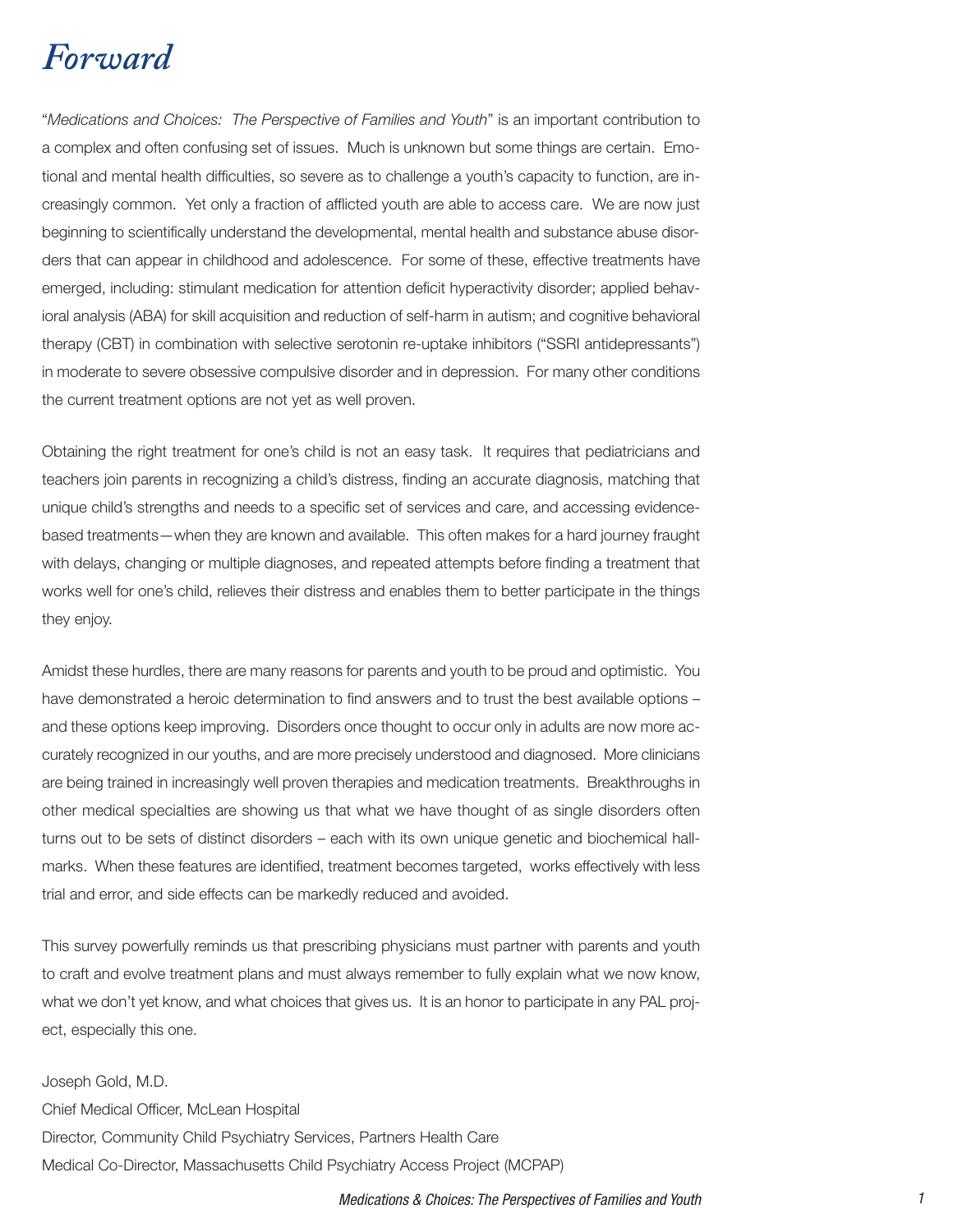### *Thanks & Acknowledgements*

Over the past several years, there has been both interest and scrutiny in the rising use of psychotropic medications to treat children and adolescents. Some of the media coverage has produced mixed reactions in many parents, who have felt their experiences were not accurately reported. This project grew out of their desire to be heard and our thanks go to them for making this project possible.

The Deborah Monroe Noonan Memorial Fund recognized the value in this study at the onset. Our thanks for their generous support and belief in this project, which allowed us to provide a vehicle for parents and youth to articulate their experiences.

We are also grateful to the following people for helping us to focus our attention and questions to come up with a survey tool that touched on the pertinent topics: John Anderson, Representative Ruth Balser, Alison Bauer, Elizabeth Childs, MD, David DeMaso, MD, Chief Justice Martha Grace, Katherine Grimes, MD, Walter Harrison, MD, Gordon Harper, MD, Representative Kay Khan, Arnold Kirschner, MD, Senator Richard Moore, Barry Sarvet, MD, Ron Steingard, MD, Marylou Sudders, Isa Woldeguioguis, Lynda Young, MD

We also appreciate the efforts of Matieu Bermingham, MD and Joseph Gold, MD for their constructive guidance in the reviewing process.

We are greatly indebted to Elaine Slaton and Shannon Crossbear at the Federation of Families for Children's Mental Health for their guidance in developing family-driven research methods which ensured that the values and experiences of families shaped this effort.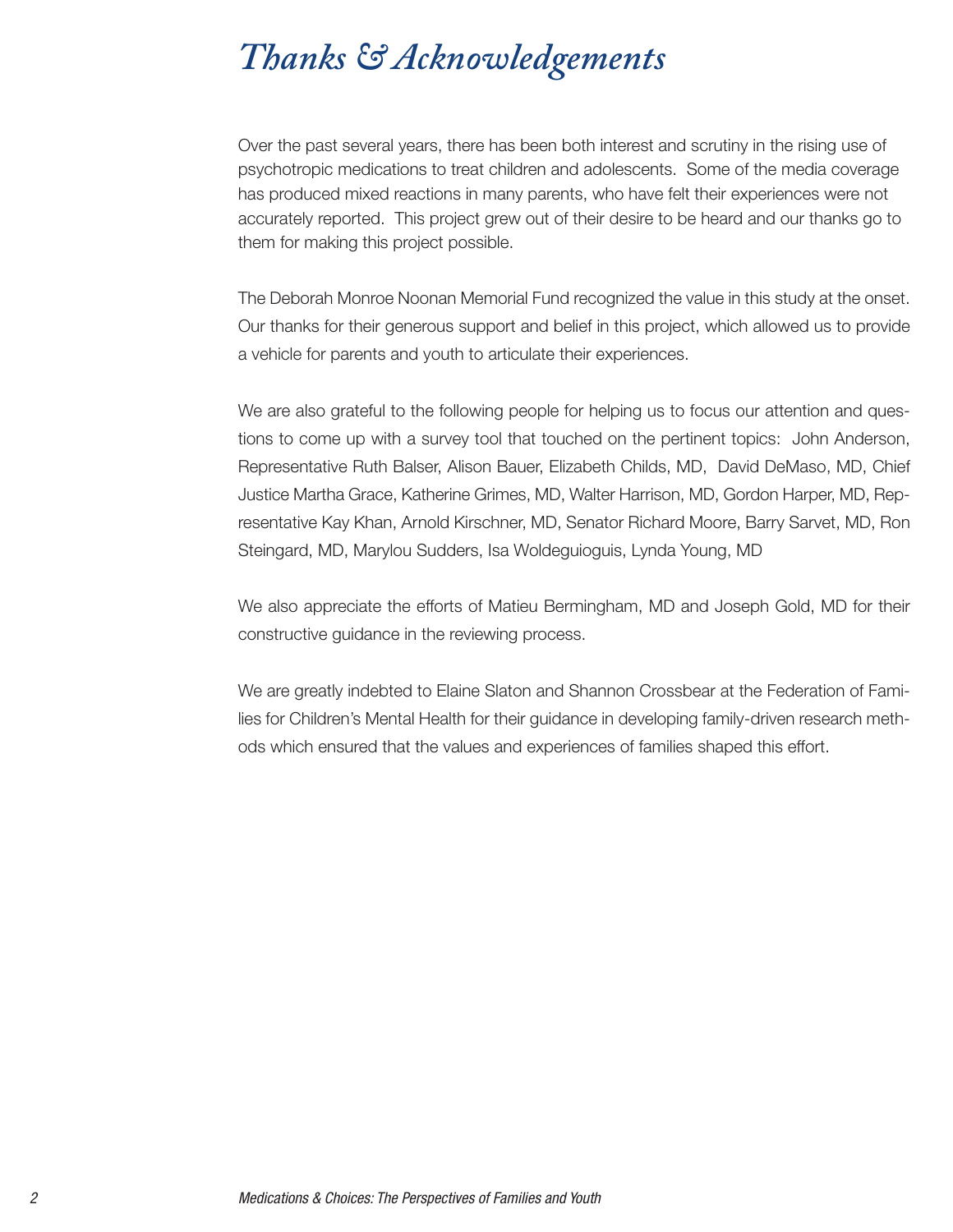treatment for emotional, behavioral and mental health needs in children and teens has become commonplace. It has also become a far more controversial topic than the use of medication to treat other childhood illnesses. The rising number of children taking medications has been widely discussed in the media, by doctors, by school profes-

The use of psychotropic medications as a cistics. All parents seek information that is reli-<br>tractment for exactional chaberiaral and able and seevite assesse. Mest expeller application able and easy to access. Most consider options besides medications. They are concerned about the financial costs and whether their insurance coverage will be adequate. And they are very aware of prevailing public opinion about children and psychotropic medications. After all, they are members of the same society that holds those opinions.

sionals and even by policy makers. Yet, the experience of the primary decision makers – families has been missing from this conversation.

For many families, medication has dramatically improved daily life for their child and for their family. However, the process of finding out which medications are helpful and which side effects are tolerable is

*"I do not think parents casually considerthe pros and cons when choosing to medicate theirchildren.We havefound medications, even with their side effects, to outweigh the risks and help my son to be fairly stable and remain living at home."*

Observation of a parent whose child takes psychotropic medication.

Parent/Professional Advocacy League (PAL) is an organization of Massachusetts families whose children have emotional, behavioral and mental health needs. This study was conducted by PAL in collaboration with the Institute for Community Health (ICH), an organization dedicated to health improvement

countered by the ambivalence many parents feel. Decisions around medications are often arrived at through a lengthy and difficult process. Both policy makers and clinicians should have an understanding of that process so that both policy and practice result in the most beneficial outcomes for children and adolescents with mental health disorders.

While each parent's decisions are personal, based on their own and their child's experiences, they share several common characterthrough community-based research, assessment, dissemination and educational activities. This project was created to add the perspective of families and youth to the continuing discussion of the pros and cons of using psychotropic medications. As policy makers, clinicians and others debate these issues and their solutions, an important stakeholder in the discussion has gone unheard. It's crucial that we listen to parents and hear the insight that can only be provided by the families of children taking these medications.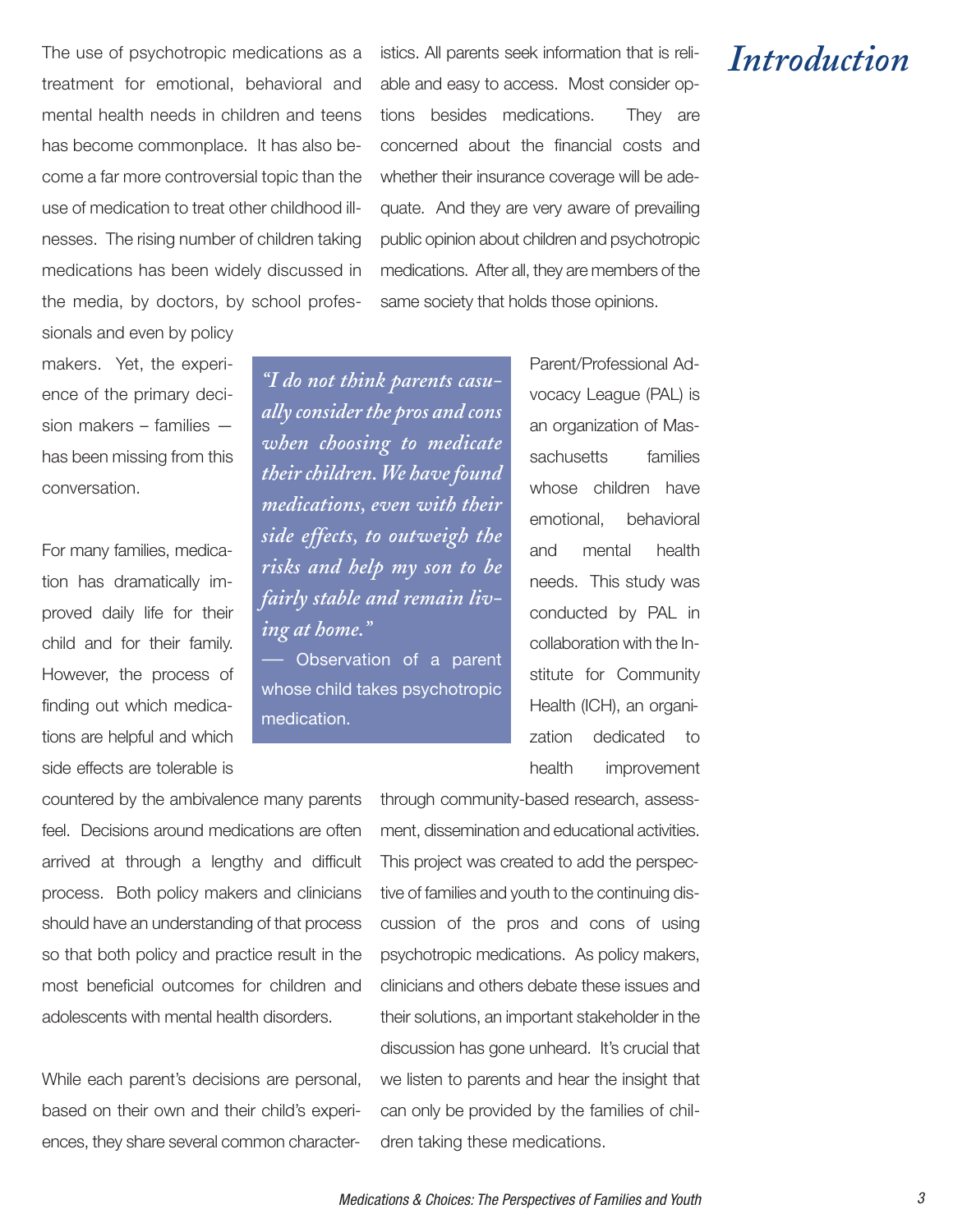## *Executive Summary*

Parents of children taking psychotropic medications decide whether their children take specific medications, whether they try new ones if the previous medications don't work and if they are pleased with the results. Yet this decision making process almost never occurs in a neutral, stress-free environment. Parents, grandparents and other caregivers receive conflicting messages from their children, their extended families, medical professionals and society at large. And each of these messages can influence those important decisions.

PAL and the Institute for Community Health conducted a survey with members (parents and caregivers) of the PAL network in 2006. The survey was also distributed through additional parent organizations. Over 300 parents responded to the survey answering questions about one of their children who was currently taking psychiatric medications. Analysis was conducted on 274 completed surveys. Information supplied by many parents indicated their child had significant mental health needs. In addition, children whose parents responded to the adult survey were also invited to take an online youth survey. Eighty-six youth responded and analysis was conducted on 66 surveys.

Parents expressed strong satisfaction with medications for their children simply because they work. However, although most parents wrote of their satisfaction, they also related their ambivalence. Many felt caught between

their desire and sense of responsibility to find an effective treatment for their child and strong public messages that psychotropic medications for children are risky and stigmatizing.

The majority of youth (80%) expressed satisfaction with their medications, noting that medications made a positive difference in their lives. Youth focused on specific ways that medications helped and expressed less ambivalence than their parents. However, most youth felt the desire for privacy around both their diagnosis and prescription medications.

Several shared experiences, common elements and key values emerged from the myriad experiences of families.

#### *Parents reported high levels of satisfaction*

with the use of psychotropic medications simply because they work more effectively than anything else available to them.

- 90% of parents reported that their child's medications helped him/her deal more effectively with his/her problems and 74% said they are satisfied with the medications.
- 86% reported that they would recommend that a friend consider psychotropic medica tions if their child needed help.
- 86% of the children taking psychotropic medications were also receiving psychotherapy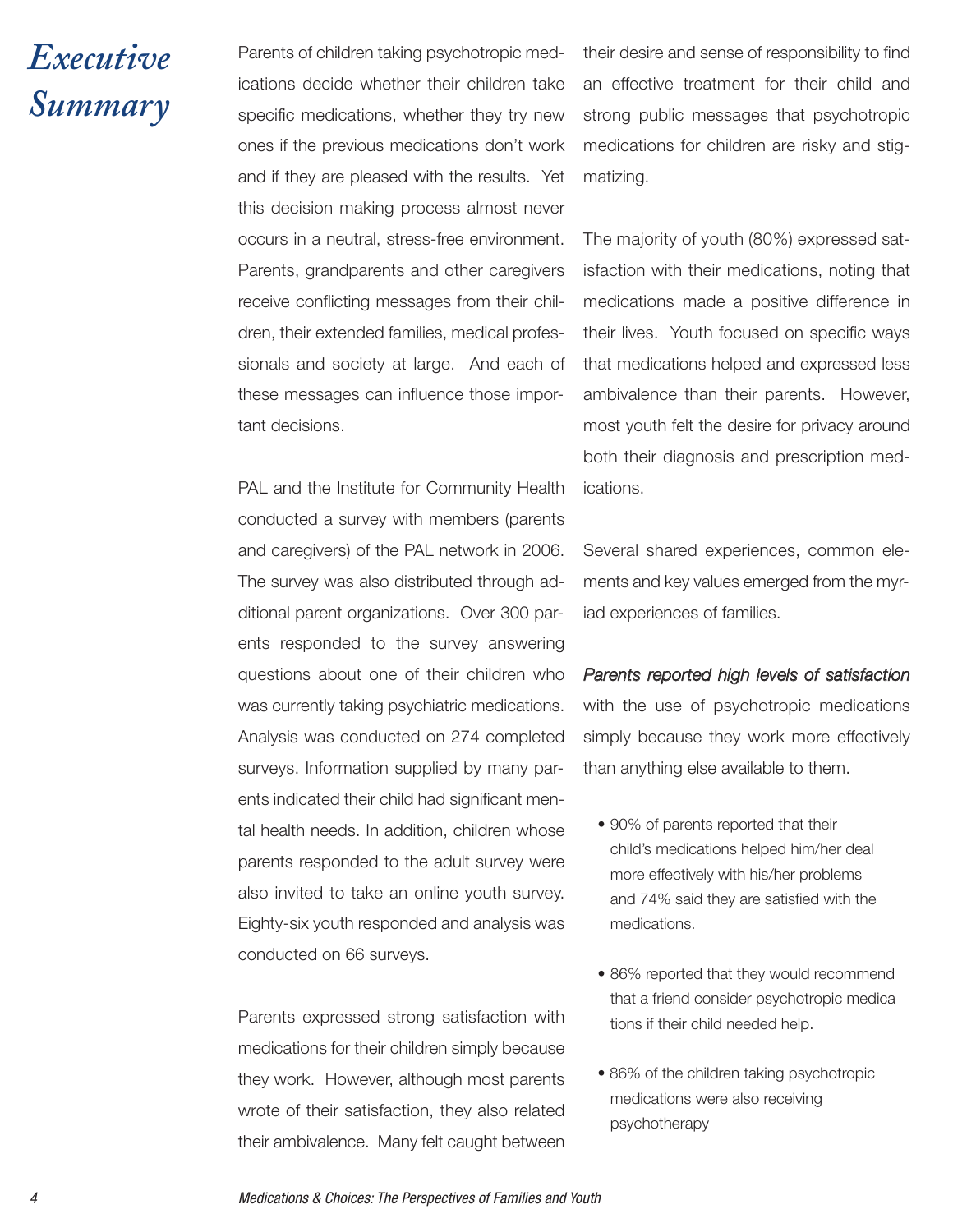#### *The majority of families tried alternative forms*

*of treatment* for their children, often before and then in combination with psychiatric medication. Parents wrote of the need for more choices in the range of available treatments.

- 50% of families tried alternative and complementary treatments before beginning psychotropic medications. These included behavioral plans, restricted diets, yoga and herbal remedies.
- Almost half (44%) rated the alternative treatments they tried as somewhat effective for their child.
- Less than 5% of families said that they themselves suggested beginning medications.

#### *Many parents worried about side effects* and

were frustrated with trying a succession of medications.

- Almost half of the families stated that their child had tried 5 or more medications and an additional 45% had had trials of 2 to 4 different medications.
- Parents frequently mentioned their concerns about side effects and worried about long term effects.
- Youth shared their parent's worries about side effects, but were strongly focused on the impact on their bodies today.

### *Parents stressed their need for good com-*

*munication* with their child's prescriber. When these relationships were strong, they were highly valued by families. Both parents and youth were clear that a strong working relationship must include a role for the parent (and often the child) so that there is an exchange of information.

- •Families relied strongly on the professional prescribing their child's medications for in formation and guidance. Nearly one-half (48%) viewed their child's psychiatrist as the most reliable source of information.
- The majority of parents (84%) reported that they were included in decisions about medications. However, nearly one-third (29%) felt that their child's prescriber was not as available to speak with them as often as they needed him or her to be.
- While parents rely strongly on the profes sional prescribing medications for important information, many youth (62%) rely on their parents. It is important that information from the prescriber to the parent be clear and complete.

*The majority of families sought out several avenues to gather information* about medications. Neither parents nor youth were influenced by advertisements by pharmaceutical companies. They were, however, influenced by the experience of other family members.

- Most families sought out 2 to 5 sources of information about psychotropic medications.
- Less than one-fifth (18%) consulted advertisements and less than 1% considered them a reliable source.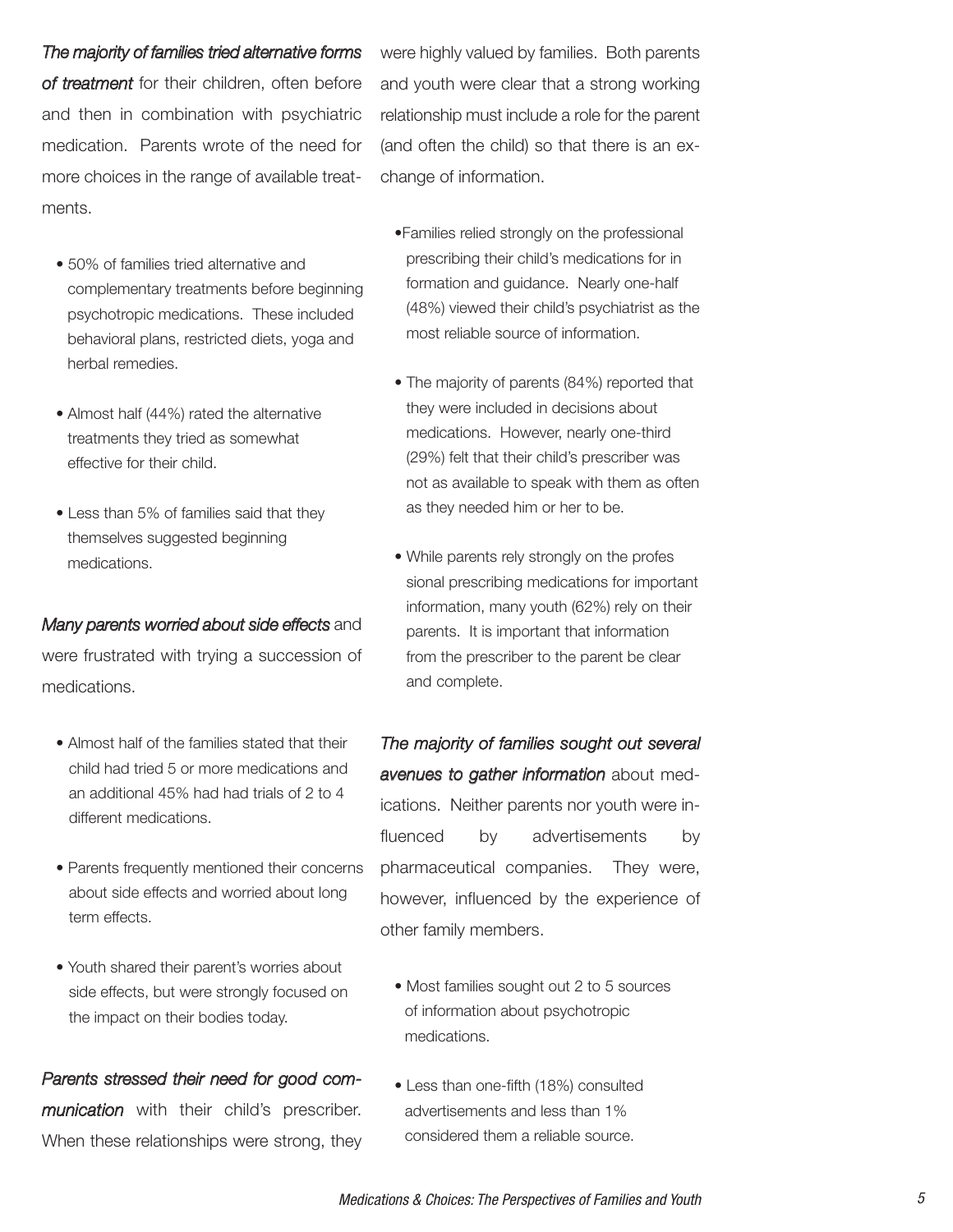- Not one youth reported using advertisements as a source of information.
- The majority of parents (58%) said they were aware of the FDA "black box" warnings and were not influenced by them.
- However, if another family member was taking psychotropic medications, most of those families (56%) reported that they felt this impacted their decision making.

### *A significant cohort of children were 4 years or younger when they first began taking medications.*

- 16% of families reported that their child began taking medication when he or she was 4 years or younger
- Many of the children were diagnosed at young ages with 26% receiving an intial di agnosis at age 4 or younger.

### *Parents reported that their health insurance was more likely to cover medication than therapy for their child.*

- When asked if their insurance covered all of the medication visits their child needed, an overwhelming majority (76%) of the families said that it did.
- However, when parents were asked whether their insurance also covered all of the psychotherapy visits their child needed, far fewer reported that it did (53%).

Parents are the experts on their children and their families. They often go through a common process of seeking multiple sources of information and trying alternative treatments before agreeing to begin medications for their child. Once their children are on medication, parents struggle to reconcile negative messages about the use of psychotropic medications for children (by everyone from their extended family to the media) with their own positive experience of that same medication's effectiveness. In the end, people they know and trust, from their child's doctor to a family member taking medication, have more influence over their decisions than government bodies or pharmaceutical companies.

Parents were clear that this was more than just a medical decision. In more than half the completed surveys, parents wrote comments and shared stories by writing in the margins, next to their answers as well as in the section reserved for their observations. They were clear that this was a complicated decision and that the process was often difficult. They spoke of the need to persevere and the relief and satisfaction they felt when the treatment with psychotropic medications was successful.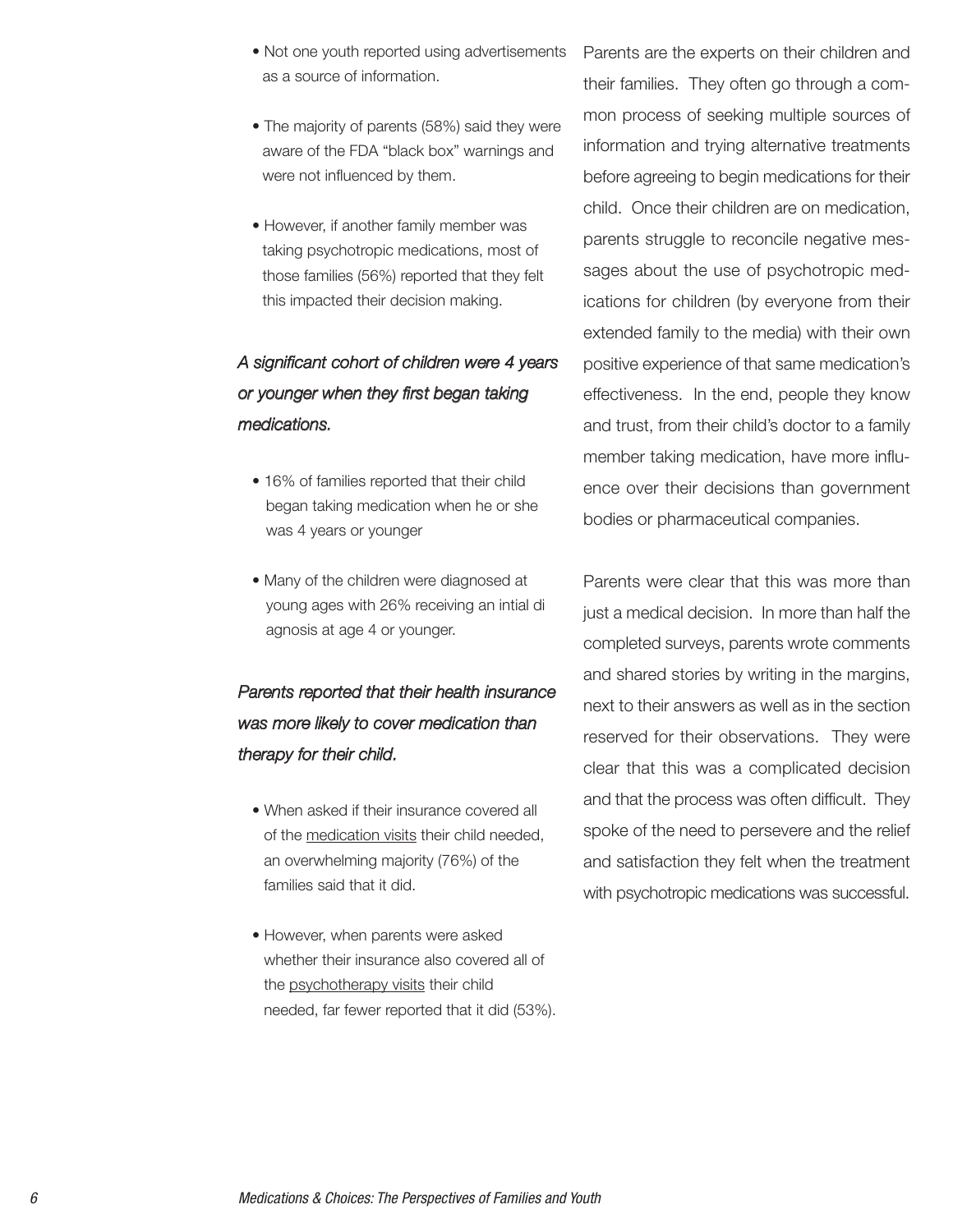The trend in prescribing psychiatric medications as a front line treatment for children and adolescents over the past decade has been well documented. <sup>1</sup> Increasingly, medications have been prescribed for younger children as well as children with a range of moderate and severe psychiatric illnesses. More children are being prescribed two or more psychotropic medications routinely. Until recently, managed care companies had few restrictions around access to medications or medication visits as contrasted by greater management around access to mental health therapy. Few barriers to accessing medications have existed.

Over the past few years, the public perception has changed regarding children taking psychotropic medications. A study published by Julie Magno Zito, PhD noted a three to five fold increase in antidepressant use<sup>2</sup> as well as the fact that 72% of youth received their prescriptions from primary care providers. The reaction of state and federal policy makers as well as the general public has been one of concern and an increasing belief that risks may outweigh benefits.

There has also been a marked trend in questioning whether parents, together with practitioners, can make optimal choices about medications based solely on clinical considerations. Outside factors such as advertising, internet-based advice and availability have been cited as influencing the decisions of parents. In some instances, parental de-

cision-making has come under attack, as if parents had not carefully considered the decision to use medication, or had even been cavalier in their dismissal of potential risks involved. Little, if any, research has been done to capture the factors, decision-making paths, or experiences of families who have chosen, agreed to, or decided against the use of psychotropic medications to treat their child's mental health disorder.

Until recently, few, if any, medication trials included children and adolescents. Physicians, teachers and parents have reported the efficacy of some psychotropic medications for children, but there is a growing perception that many medications are more risky for children and teens. In October 2004, the FDA required that all antidepressants must carry a "black box" warning around increased risks for children and adolescents. 3

Additionally, there is a growing list of insurance barriers to accessing psychotropic medications for many families. These can include three tier pharmacy co-pays, prior authorizations, the use of reference drugs, limits on the number of prescriptions per patient and other measures. Justifications range from controlling costs to evidence based clinical standards. The impact of these measures on parental decision making is seldom fully considered.

Parents also struggle to understand the im-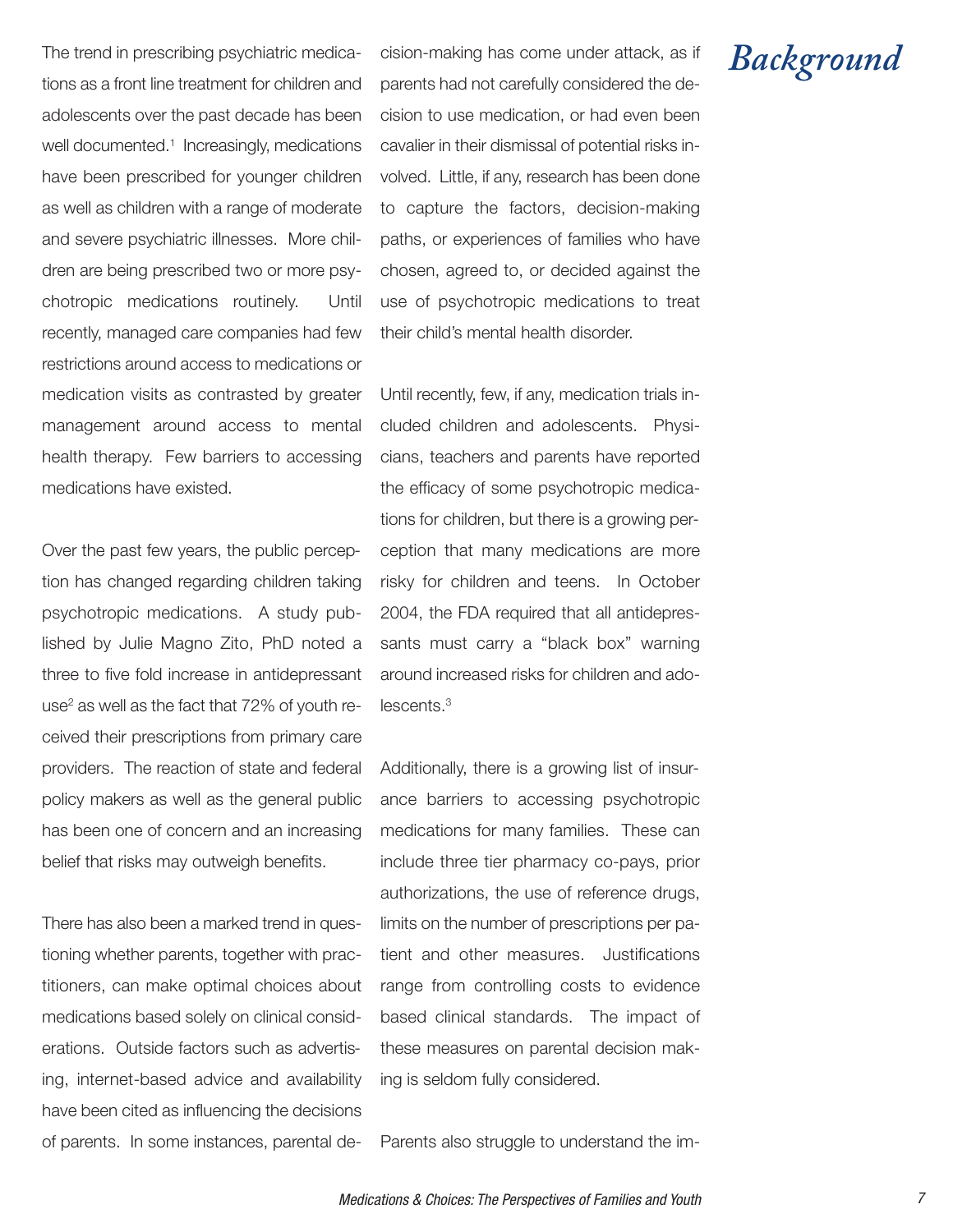plications of the diagnoses being given to children. Over the last several years, several studies have shown a marked increase in the application of "major" psychiatric diagnoses to children. A September 2007 study, funded in part by the National Institute of Health, reported a 40 fold increase in the diagnosis of

bipolar disorder in adolescents and children. 4 Parents are torn between feeling alarmed upon hearing multiple and often serious psychiatric diagnoses and relieved to find out that their child's constellation of behaviors has a name and can be treated. Often the recommended treatment includes medication.

## *Methodology*

This research project was designed to capture the perspective of families and youth relative to their decision-making process in choosing to use psychotropic medication as treatment. In order to accomplish this, the project used a parent<sup>5</sup> survey, parent focus groups, an online youth survey and youth focus groups. (See youth survey results in grounds. Their children were diagnosed with a range of mental health disorders. Both clinical and family comments were integrated into the survey.

The final survey, printed in English and Spanish, consisted of 52 structured questions and one open ended question. A list of medications was

Do Youth Say?") Approval for each phase of the project was obtained from the Cambridge Health Alliance Institutional Review Board through the Institute for Community Health.

"Taking Medications: What

A 53 question survey was developed with input from

both families of children with mental health disorders and professionals working in the children's mental health delivery system. A draft survey was developed by PAL and ICH and sent to a group of 10 clinicians for comment. The survey was piloted with a group of five families in Lynn, Massachusetts who represented a cross section of parents in terms of socio-economic status and cultural back-

*"I realize that I was not supposed* to complete the survey due *to my daughter's age. However, I very much wanted to complete the survey and contribute in some way. It would be terrific if you could glean something from my answers…*

included with the survey for reference. The survey asked families about their experiences related to diagnosis, number of medications used, age at which medication was begun, sources of information about medication, family attitudes, cost and insurance factors, use of alter-

native treatments and satisfaction levels. There were four qualifying questions to ensure that respondents resided in Massachusetts; were involved with decision making around their child's medications; that their child was 19 or younger; and had been taking medications in the past twelve months. Parents with more than one child were asked to focus on one qualifying child in their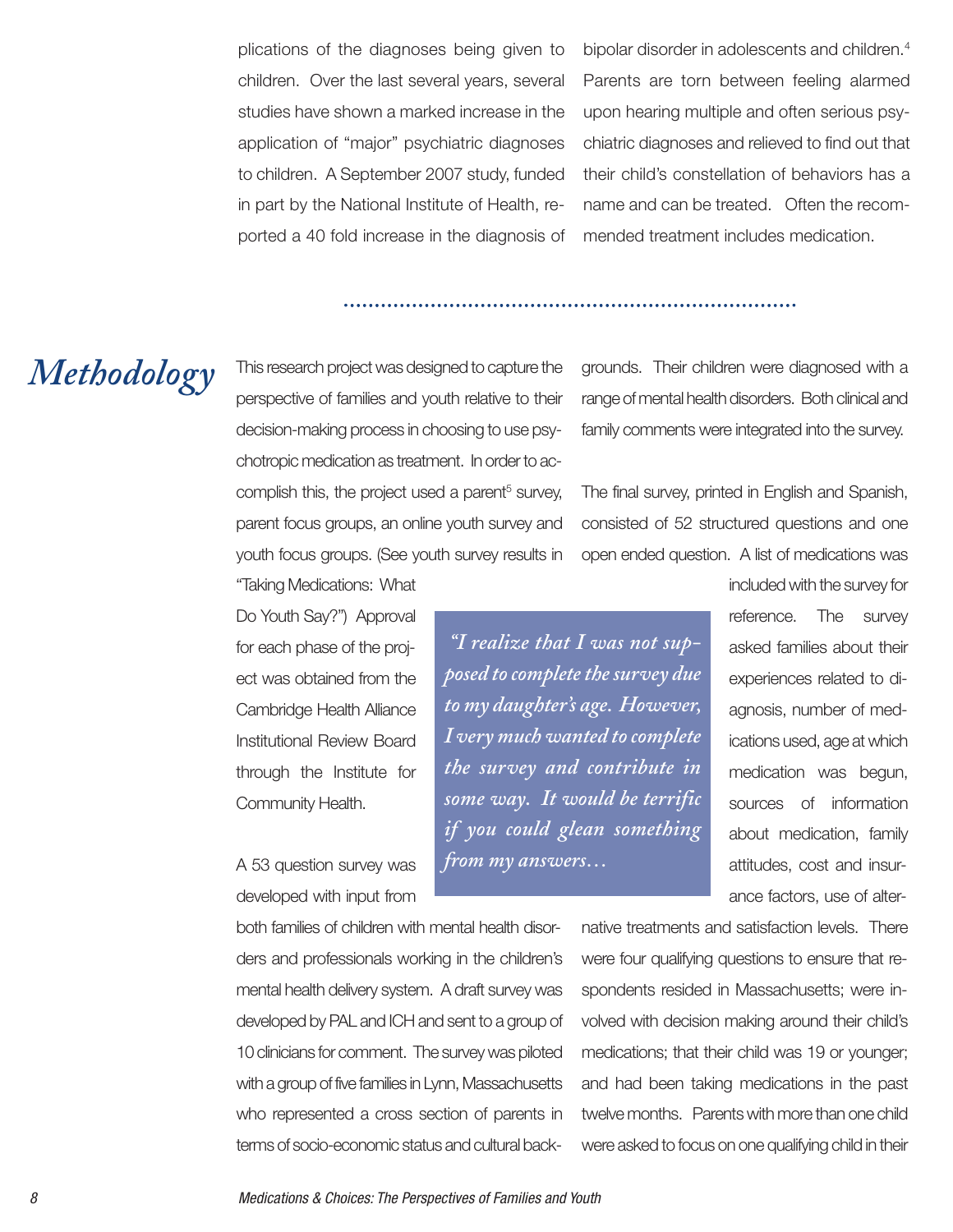family and provide answers based on their experiences with this child. Only one survey was filled out per family.

The survey was distributed through the PAL network, a variety of other parent-run organizations and posted on several list serves. The survey was also posted on the PAL website (www.ppal.net) so that families could download and print out a copy.

Drawing on discussions from the survey development process, a focus group guide was developed. The focus groups were intended to explore more thoroughly some of the areas outlined in the survey and provide information that would link various topics. Five parent leaders were trained by a research team from the Institute for Community Health as focus group moderators. They then arranged and conducted focus Leominster, Lynn, and Plymouth). A member of both the ICH and PAL research teams were also present at each focus group. Each focus group was two hours in length. A total of 34 families participated in the focus groups.

groups in their communities (Amherst, Brighton,

Of the 1059 surveys distributed to families between April 2006 and October 2006, 302 surveys were returned. This represents a response rate of 29%. Twenty-eight surveys did not meet criteria for the study (e.g., children over 19, parent not involved in decision making) and were excluded from analysis. A number of parents returned surveys knowing that their child did not meet the criteria (e.g., over the age of 19). As with many respondents, they wanted their experiences to make a difference by providing information on what decision making for families is really like.

Of the 274 families whose surveys were analyzed, 90% were parents, 5.5% were grandparents, 2.2% were foster parents and others were guardians or step-parents. The majority (93%) spoke English at home while 5.3% spoke Spanish with a smattering of other languages reported. The socio-economic status of the respondents was spread across all income brackets with approximately a third (34.4%) reporting that they made less than \$29,000, another third (34.3%) saying they had incomes between \$30,000 to \$69,000 while an additional third earned more than \$70,000.

When asked to identify their child's health insurance, 62.4% identified the insurer as a commercial carrier while 52.2% had MassHealth $6$  and another 3.3% had supplemental insurance such as CommonHealth or free or reduced care. While the majority (79.6%) had a single type of health insurance, some families reported that they had more than one type of coverage.

## *Demographics*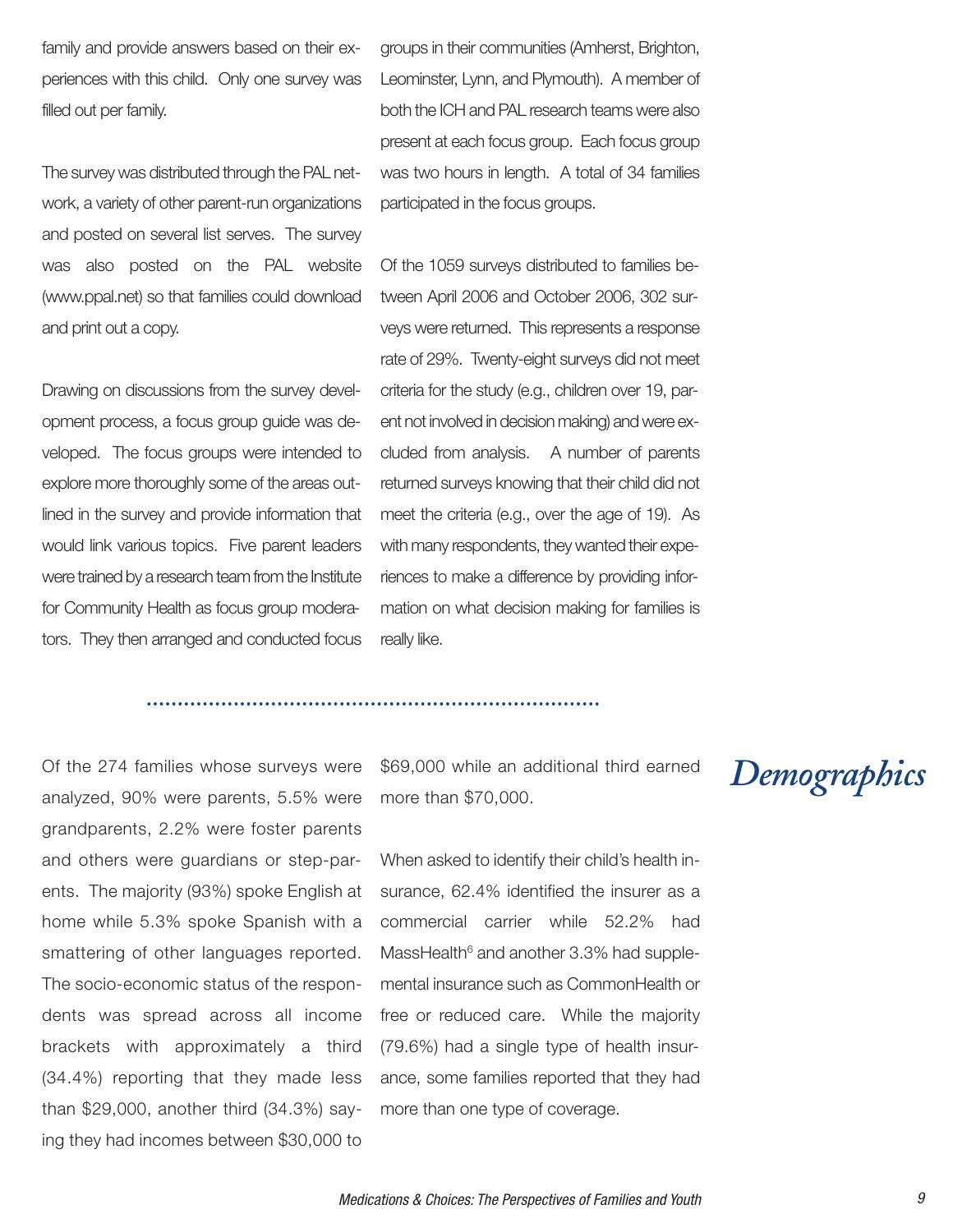Parents taking part in this study were asked several questions about their children. The ages of the children were between 5 and 19, with a mean age of 13.4 years. While the majority of the children were teens, 38.3% were 12 or younger. Seventy percent of the children were male; 30% were female. The racial/ethnic characteristics of the children were similar to the data from the 2000 Massachusetts census<sup>7</sup>. Of the respondents' children, 76.4% were Caucasian, 5.7% were African American, 1.5% were Asian, 11.8% were Hispanic Latino and 3% were multiracial.

The children reported on had moderate to significant mental health needs. About twothirds were receiving services from a state agency (Department of Mental Health, Department of Social Services, Department of Youth Services, Department of Mental Retardation, Department of Public Health or the Massachusetts Rehabilitation Commission). Eighty-six percent of the children were receiving psychotherapy as well as medications.

The majority of the children were also receiving some form of educational services. These ranged from Title 1 services to an out-ofdistrict placement. 81% were receiving services through an Individualized Education Program (IEP), while an additional 12.8% were receiving services through a 504 plan<sup>8</sup>. About one-quarter of the children attended a collaborative school or day school and 10% were in residential settings. Less than 1% were home schooled.

### *Diagnosis*

Often, one of the keys to open the door to treatment is a clear diagnosis. Many families find that, without a diagnosis, their access to necessary services for their son or daughter through their insurer or at school is difficult at best. Formally diagnosing children and adolescents seems to be trending upward. In a  $2004$  study<sup>9</sup> of children under age 18 who were receiving outpatient mental health services, the authors noted that there was a dramatic increase in the proportion of children diagnosed with autism and bipolar disorder, with an additional increase in diagnosing anxiety, ADHD and depression.

Criteria for psychiatric diagnoses from Anxiety Disorder to Bipolar Disorder are being more clearly delineated for use in children and adolescents. While some of these guidelines are intended for physicians and mental health professionals, many are accessible through books and the internet. Most parents responding to our survey displayed a familiarity with diagnostic language.

The majority of children had more than one mental health diagnoses. The largest number had two diagnoses, closely followed by children carrying three and four separate di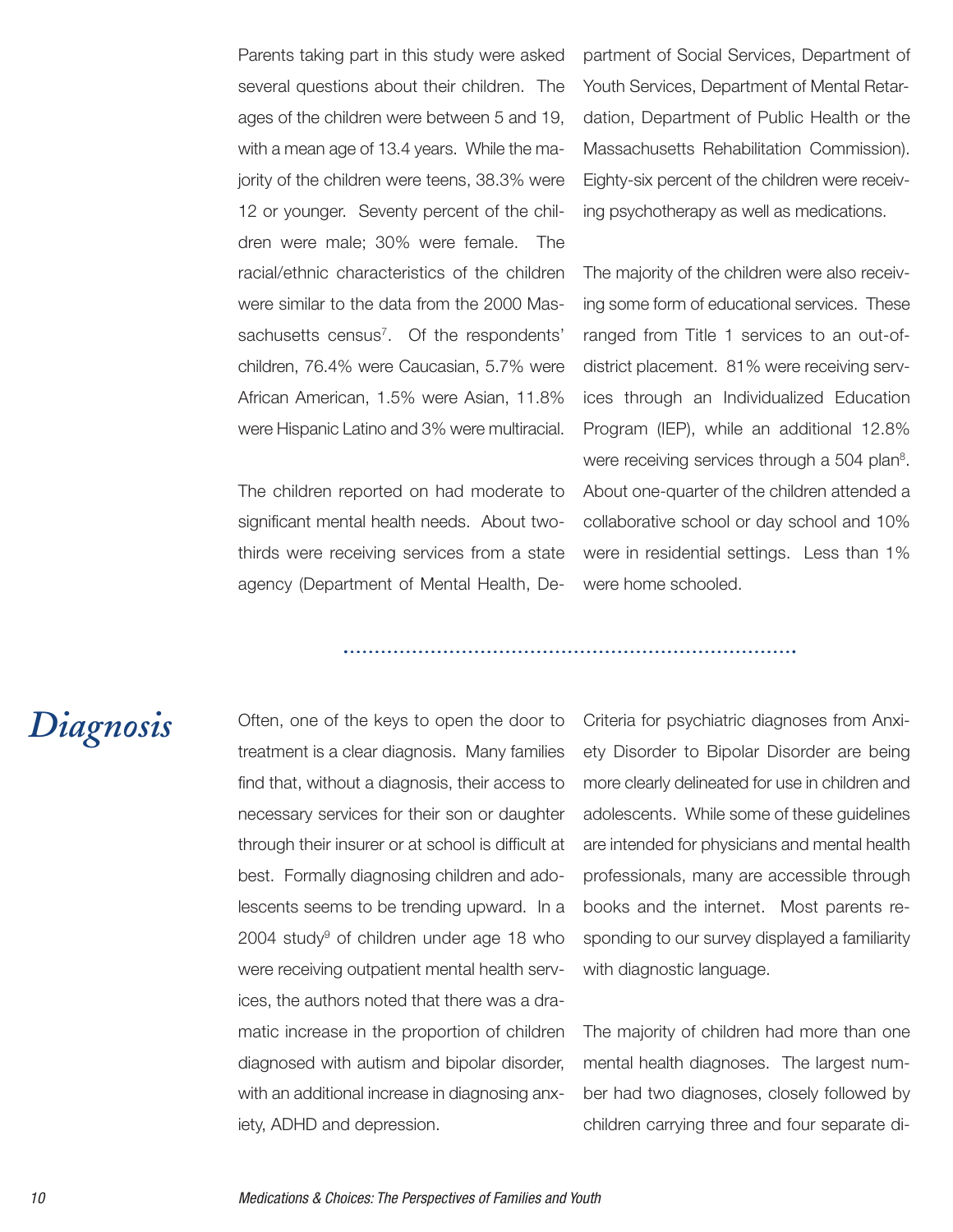agnoses. An additional 16% had five or more psychiatric diagnoses. The mean number of diagnoses was 3.1. Many families find that good information and communication is essential when their child's diagnostic picture is complicated. One parent commented, "Given the complexity of our son's diagnoses…requires an ongoing relationship with a psychiatrist that is *accessible*. We have been very fortunate in this respect."

A wide range of diagnostic categories were reported by families. The most commonly reported diagnoses were ADD/ADHD (64.6%), Anxiety Disorder/OCD (50%), Bipolar Disorder (46.4%), Learning Disability (39.8%), Depression (36.5%) and Oppositional Defiant Disorder (24.1%). Less commonly cited were Autism Spectrum Disorder (including Asperger's), Post Traumatic Stress Disorder, psychosis, eating disorders and substance abuse as shown in Figure 1.

Many of the children were diagnosed at young ages with about a quarter (26.4%) re-



ceiving an initial diagnosis at age 4 or younger, and half (49.8%) were diagnosed at ages 5-8. Another 16.6% was given their first diagnosis between ages 9-12 and an additional 7.2% were diagnosed at 13 or older. In a study investigating access to children's mental heath care in 2002<sup>10</sup>, 48% of Massachusetts parents whose children had mental health needs reported that their child showed signs of a mental health problem by age 4. Because many of the children had moderate to serious mental health needs, their symptoms (often concerning behaviors) may have manifested at an earlier age.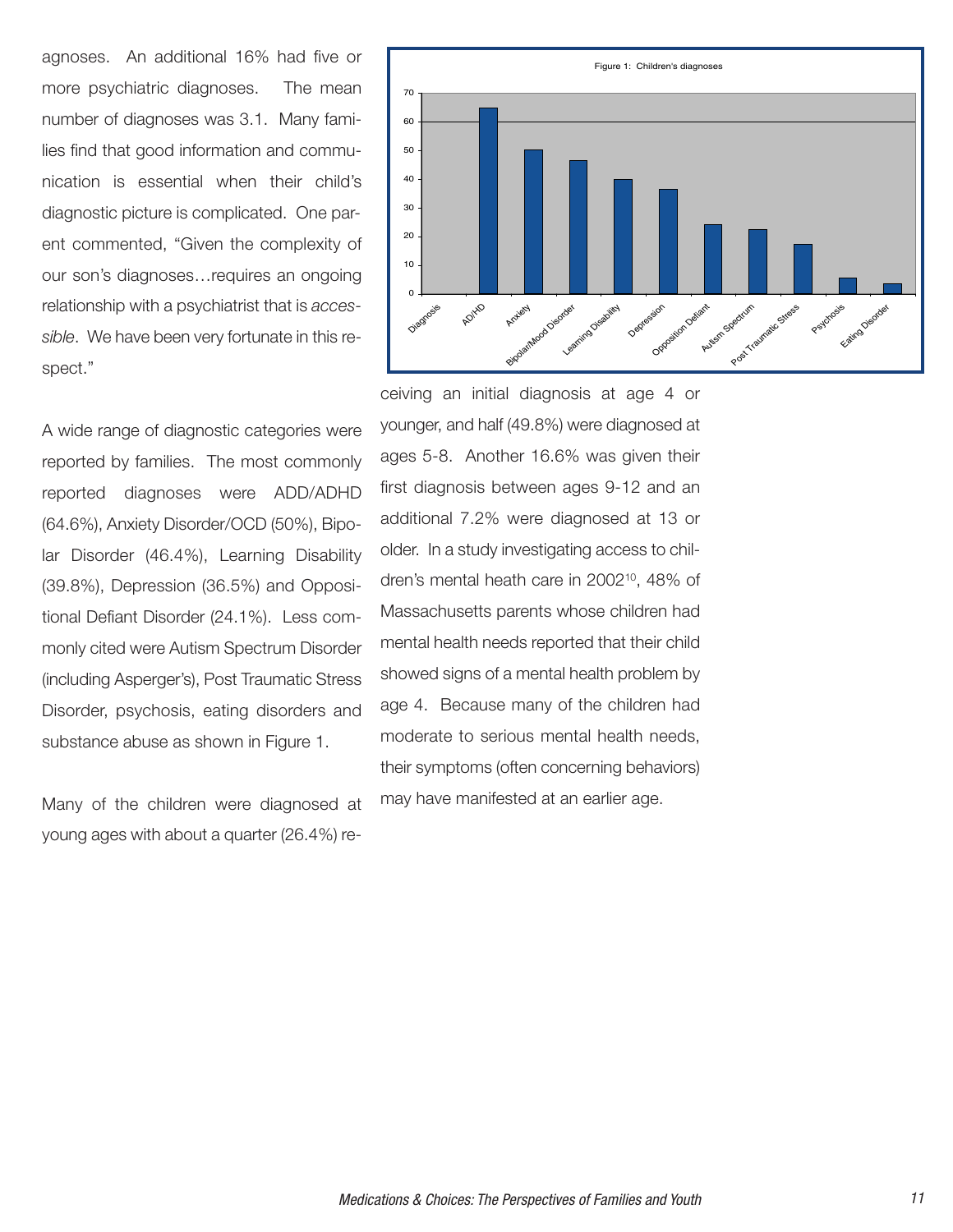## *Alternatives toMedication*

Throughout their comments, families spoke of their wish for more choices in treating their children. Therefore, it was unsurprising that the majority of families (82%) tried complementary and alternative treatments. According to the American Academy of

The demand for complementary and alternative treatments for children has increased tremendously in recent years. The AAP estimates that approximately 20% to 40% of families whose children are "healthy" use these therapies while more than 50% of par-

Pediatrics (AAP), complementary and alternative medicine (CAM) is a group of diverse medical and health care systems, practices and products that are not presently considered to be part of conventional medicine. 11

*Introduction*

*"We very effectively treated sleep difficulties with melatonin. Six months later when his aggression increased we reluctantly began our trial of meds."*

ents whose children have "chronic, recurrent and incurable conditions" use complementary medicines, usually in conjunction with mainstream care<sup>12</sup>.

In alignment with this

Complementary medicine is used together with conventional medicine while alternative medicine is used in place of conventional medicine. Parents reported doing both.

trend, approximately 50% of parents in this study reported using alternative treatments before beginning medications and a large number tried more than one either sequen-

# *Taking Medications: What Do Youth Say?*

*Lisa Lambert and Shira Goldenholz*

*Parent/Professional Advocacy League*

Youth who take psychotropic medications as a part of their treatment regimen can do so willingly, resist mightily or act somewhere in between. For the most part, their behavior has been chalked up to expected teen behavior or a product of their diagnosis. The reality, however, is more complicated.

In order for medications to work, they must be taken consistently. While parents struggle with their own ambivalence and need for better information, their sons and daughters go through a parallel process. They receive society's messages about psychotropic medications and weigh that against their own experience. They look for information, primarily from those they trust, and value being part of the decision making process. And most of all, they want to know if psychotropic medication is going to work in the immediate future.

Yet, many of the conversations about medications take place between the parent or guardian and the prescriber. Youth are key players in the process and often display an expertise about their bodies and their lives that is essential. Their perspective, focus and wisdom deserves attention as part of these important decisions.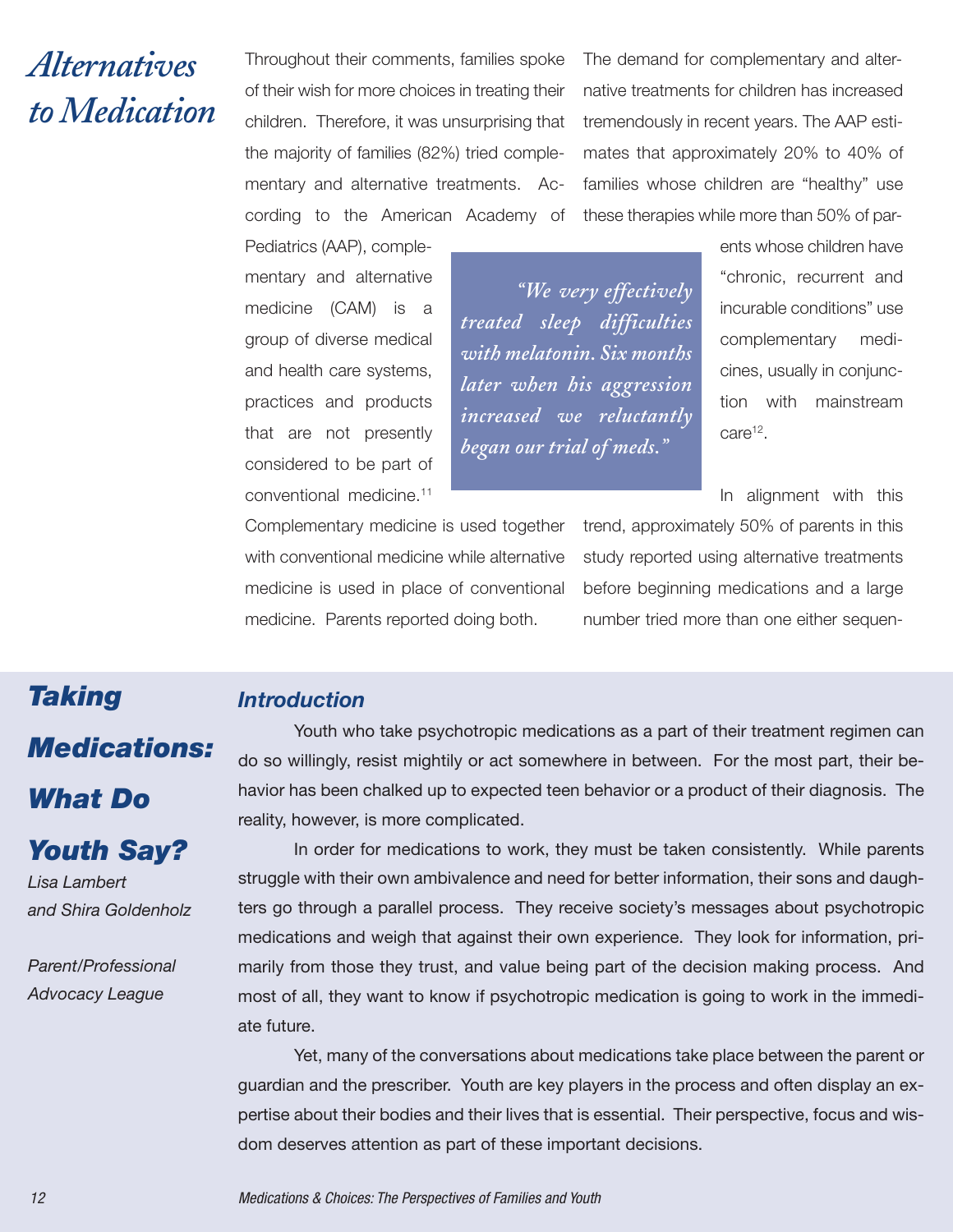tially or in a combination. Of those that tried a form of treatment or intervention other than medications, the overwhelming majority (90.9%) tried behavioral plans. Other popular trials included restricted diets (25.6%), exercise or yoga (23.7%), herbal remedies (18.3%) and visualization (15.5%). A smaller number of parents tried alternative or complementary therapies that were more unusual including chiropractic, massage therapy and acupuncture. Some have continued to use these interventions along with medications.

In a 2003 study, parents of children referred for evaluation for Attention Deficit Hyperactivity Disorder, were surveyed about their use of alternative and complementary therapies13. Overall, 54% reported using these

therapies and most commonly reported using expressive therapies, vitamins and restricted diets. When asked to rate their reasons for choosing complementary and alternative treatments, parents reported that "natural therapy" and "having more control over treatments" were the top reasons. Although the reasons parents choose alternative treatments was not investigated in our study, parent comments in focus groups and in the open ended question show that they hold similar values. One commented, "I wish we had a place to go to consider alternatives to these medications."

While the use of behavioral charts and diet restrictions can be designed and implemented at home, some of the other interventions (e.g., yoga, acupuncture) are more

#### *Methodology*

This research project was designed to capture the perspective of youth as they took part in the decision-making process in choosing to use psychotropic medication as treatment. In order to accomplish this, the project used an online youth survey and youth focus groups. Approval for each phase of the project was obtained from the Cambridge Health Alliance Institutional Review Board through the Institute for Community Health.

Based on parent focus group comments about their children's experiences, a draft youth survey was developed. The survey was piloted with three youth from the Framingham area. Comments from the youth were incorporated into the survey and the final survey was posted online using SurveyMonkey, an online software tool. Upon request, paper copies of the survey were mailed to parents to give to their children. The final survey consisted of 19 structured questions and one open ended question. Questions focused on diagnosis, types of medications, quality and type of information/support around medication use and comfort level in discussing medication use. Information about this survey was disseminated to parents through a process similar to the adult survey. Parents then passed the online URL to their teen.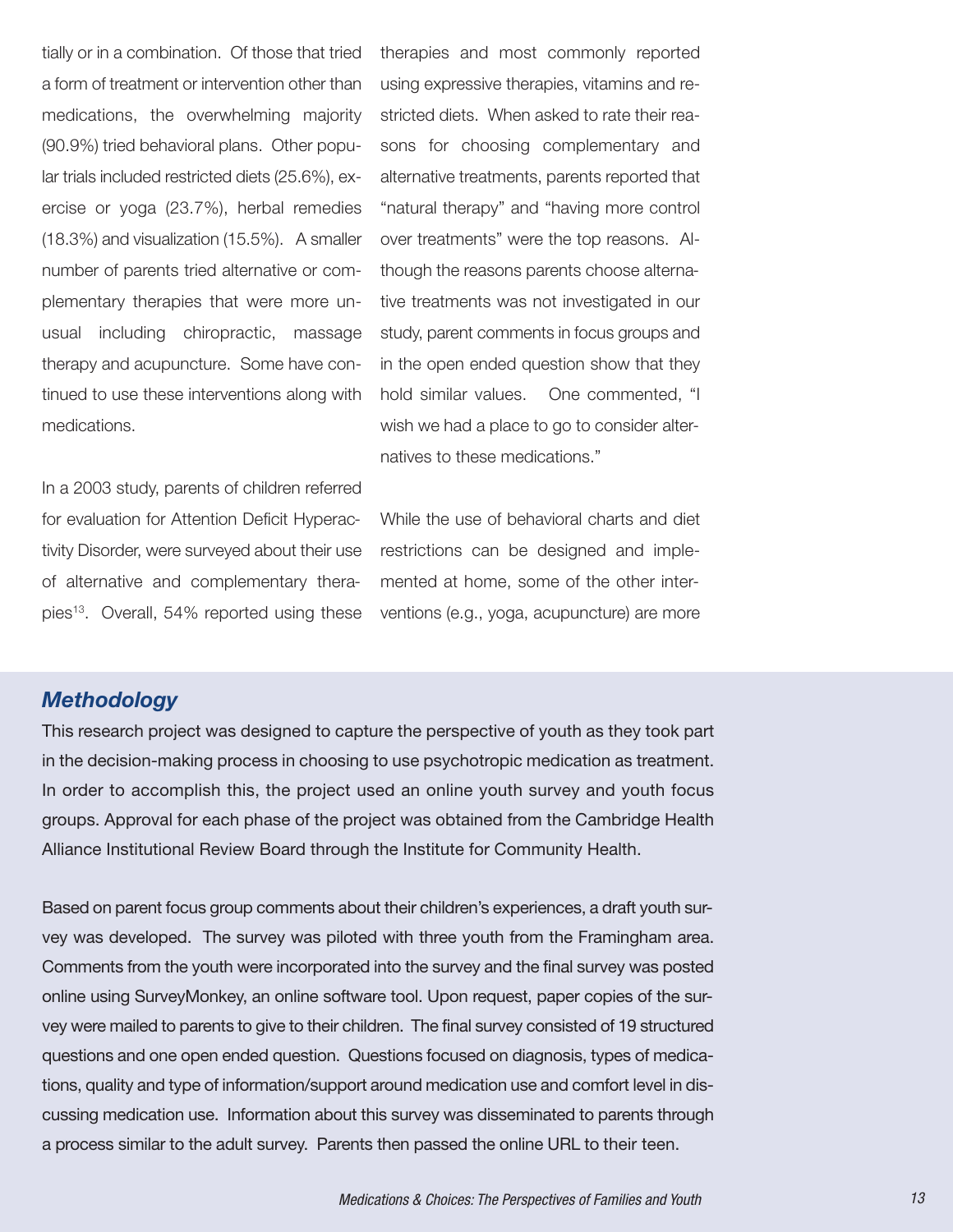

difficult to find for children and require out-ofpocket payment. The families who located and obtained these services were motivated and resourceful. Their desire to find a greater range of choices is evident in their comments. Less than 4% of all families reported trying no alternative treatments.

Most families found alternative treatments at least modestly effective. While few said that they were highly effective, almost half (44%) rated alternatives as somewhat effective for their child. An additional 19% rated the alternative treatments they tried as either very effective or effective. Another 30% were more discouraged, however, and felt the treatments they had tried were not at all effective. See Figure 2.

However, many parents were willing to try alternative treatments again. Although nearly a third (30.8%) said they would be open to trying these treatments on their own another time, more than half (51.7%) said that they would only do so in conjunction with medications. Another 11.7% said they were unwilling to give these treatments another try.

A focus group guide to explore the understanding, comfort level, access to information and satisfaction of teens was developed for the youth focus groups. Three focus groups were held with youth ranging in age from 10 to 21. The focus groups lasted from one and a half to two hours each and were held in Lynn, Plymouth and Worcester. Two members of the PAL research team were present at each group. A total of 13 youth participated.

For the youth survey, 86 youth responded with a final sample size of 66 respondents. Fifteen respondents did not meet the inclusion criteria (residence in Massachusetts, an age of 19 or younger and the youth must have taken psychotropic medications within the last 12 months); five respondents answered only the first three questions, leaving the rest of the survey blank.

#### *Characteristics*

More than half (54%) of those who answered the survey were male, while another 29% were female and 3 did not answer the question. The majority of respondents (84.4%) were Caucasian, with smaller numbers of African-American, Asian, Hispanic/Latino and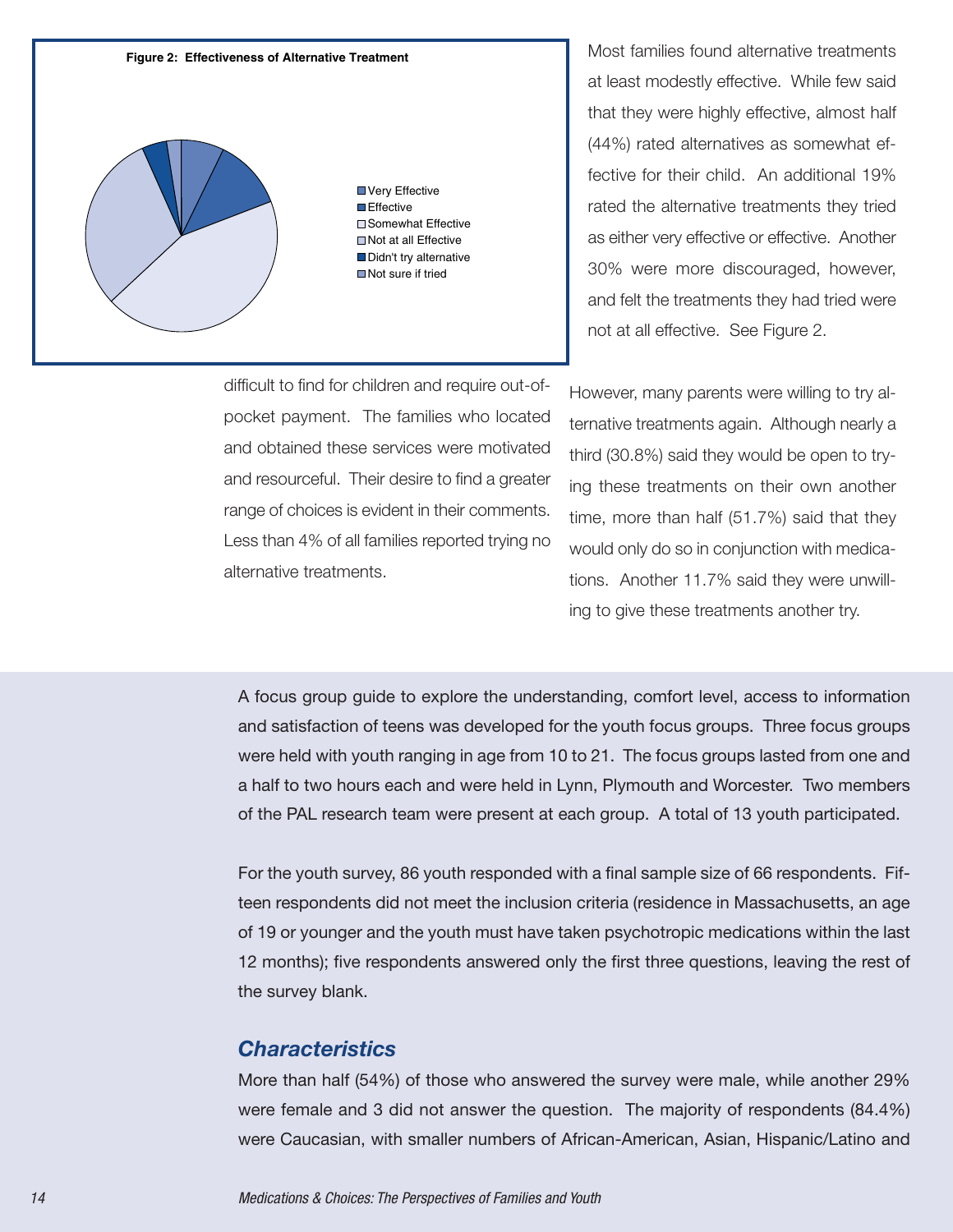Parents of children with mental health needs reflect the general interest of the public in complementary and alternative treatments. They are also often motivated to explore as large a number of options as possible for treatment for their children. An additional factor may be that many parents are aware of the stigma associated with mental health

treatment and are worried about the longterm effects of psychotropic medication. One mother wrote, "I do look forward to the day when we have other choices and my daughter can find her place in this world where people do not condemn, criticize, make fun of and otherwise stigmatize her."

Contrary to popular perception, only 4.5% of families said that they themselves were the ones to suggest starting medications. Doctors and other mental health professionals were most likely to recommend medications. The majority of families reported that their children were in elementary or middle school when they began medications: 51.7% reported their child was 5-8 years old and another 23% said their child was 9-12 years old. One mother remarked, "My son was only 9 years old when he first went on meds. It took us 2 weeks after we filled the prescription before we could actually give it to him." An additional 8.6% said their child was an adolescent between 13 and 17 years.

*Starting Medication*

mixed race youth responding. Youth responding lived in all parts of the state. A small number (3%) of respondents indicated that they were 11 years old or younger. The remaining youth ranged in age from 12 to 19 years old. The mean age of youth taking the survey was 15.3 years.

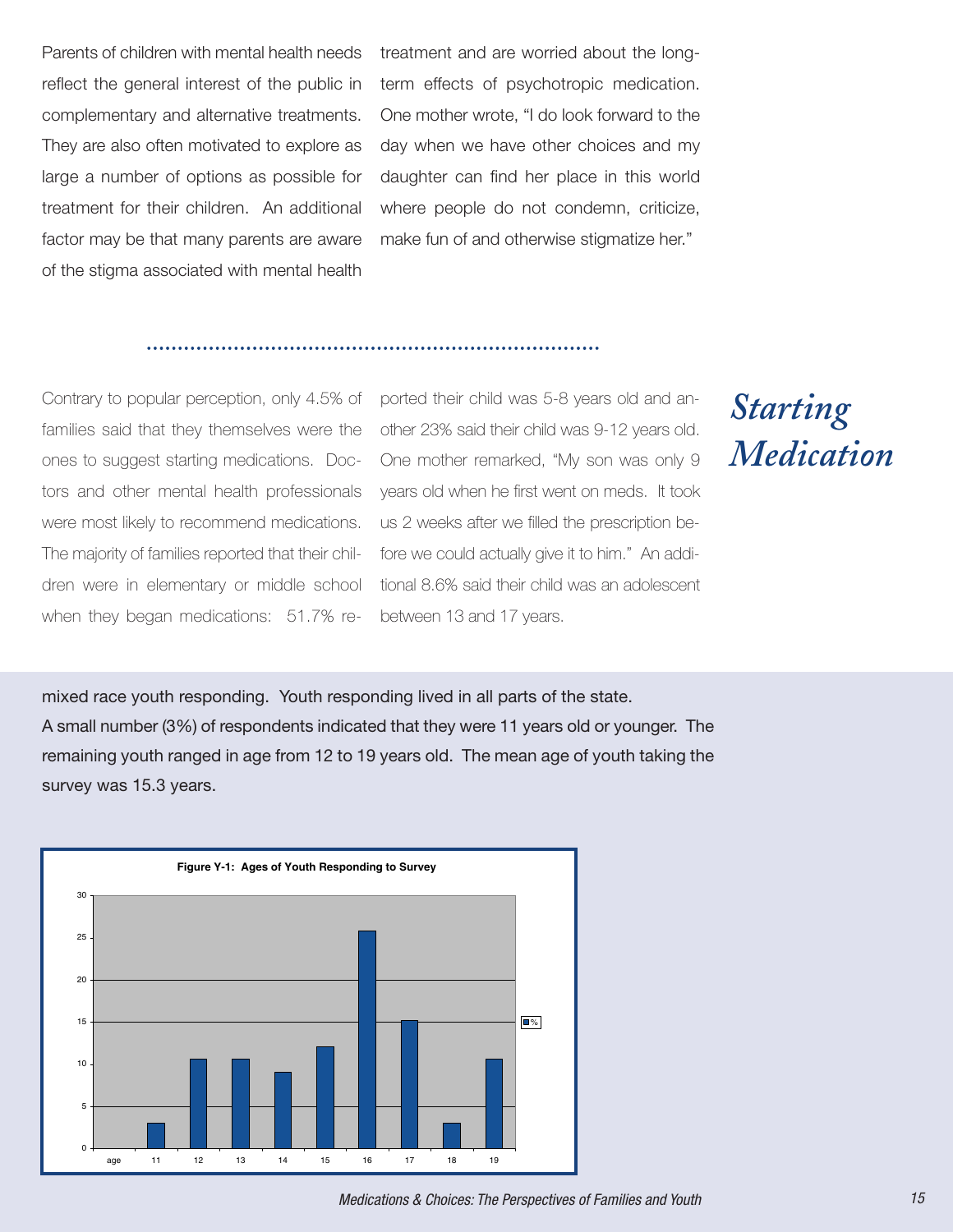

A significant cohort of children (16.1%) were 4 years or younger when they first began taking medications. For parents of very young children, the choices for treatment are often extremely limited. They find it difficult to access expertise around emotional and behavioral disturbances and to find the tools for dealing with their child's mental health issues. Given the

paucity of options, medication may be seen as the only available option for families facing these challenges. One mother complained, "I feel the resources available for children are very few and far between, inconsistent and lack true understanding of the child."

Although most parents reported trying alternatives to medications, the period of time between receiving a diagnosis and beginning medications was relatively short, averaging a little less than 11 months. Some families, however, reported waiting years before beginning medications. The longest reported interval was 9 years. In very few instances, medications were begun before the child had been given a diagnosis.

Most families (83.5%) reported that their child had received a mental health assessment be-

### *Medications*

Most of the teens reported being on multiple medications with 21% taking 2 medications, 25% said they took 3 medications, 22% reported taking 4 or 5 medications and 13% took 6 or more medications. Only 9% were on just one medication. Five percent reported that they were unsure how many medications they were on and another 5% were not on any medications at the time they were taking the survey. Most of the youth responding to the survey disliked being on multiple medications. One said, "It is too bad one pill can't do it all." Another remarked, "Taking so many medications is really annoying."

Youth reported, just as their parents did, that the most common medication they took was mood stabilizers (59%). Other commonly prescribed medications included antidepressants (46%), ADHD medications (38%) and antipsychotic medications (35%). The majority of youth knew the names and types of the medications they were taking. Many of them identified the medications in their comments and in the focus groups and they seemed to know which medications caused side effects and which ones were especially helpful. One teen commented, "I have been on many different medications since I was diagnosed with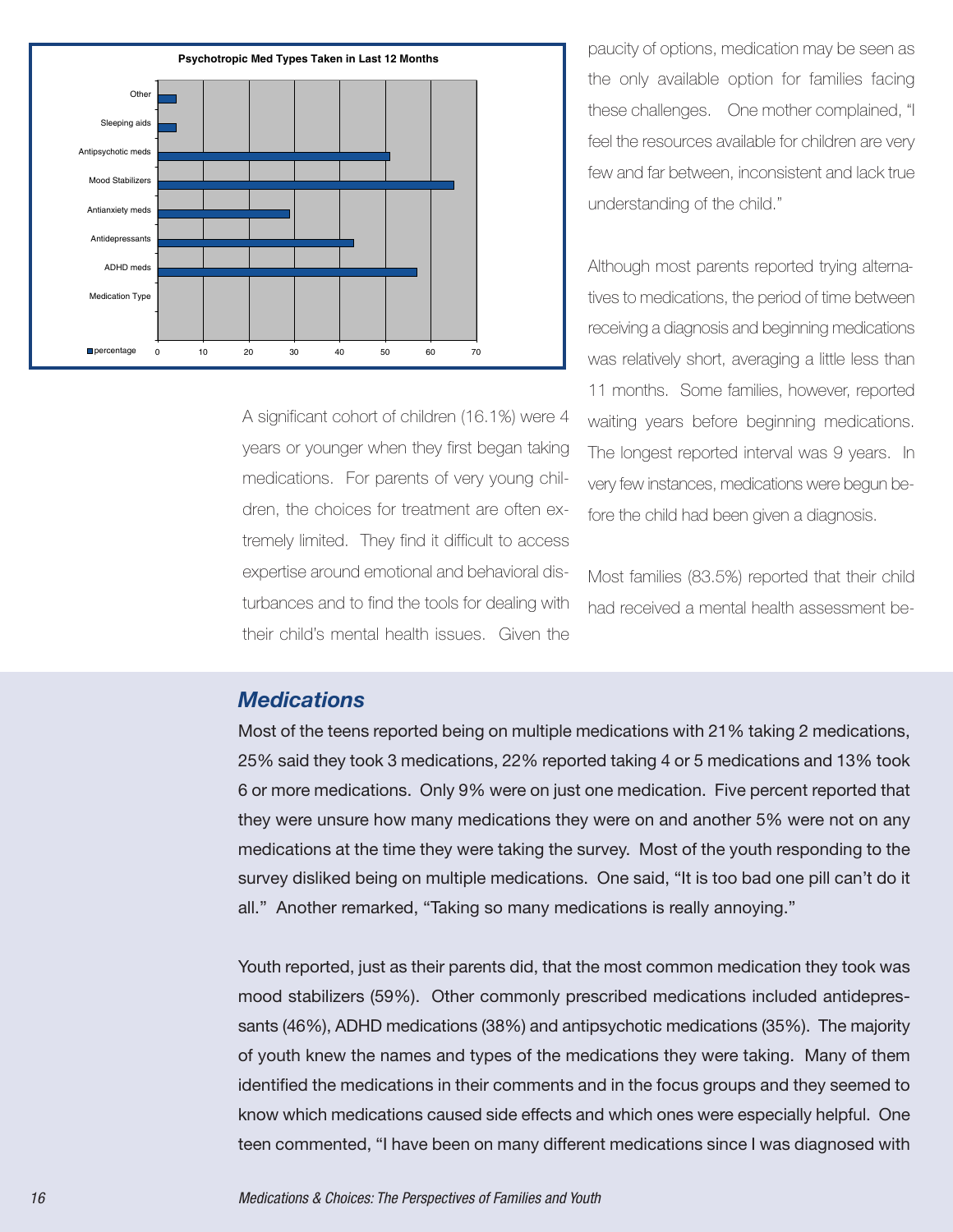fore beginning medications. In 12% of the families, parents reported that their child had received more than one assessment before the first medication trial. Psychiatrists (62.8%) were most likely to provide these assessments, followed by psychologists (23%). In some instances, parents reported that pediatricians or school based or other mental health professionals provided the assessment. One parent commented, "Our pediatrician is wonderful but she is the first to say that dispensing psych meds is beyond her expertise. She referred us to one of only two child psychiatrists in our area. The wait was extremely long – even with the referral. Luckily the psychiatrist is wonderful – taking the time to really assess the situation and pay attention to the family history before prescribing."

When asked about the medications themselves, the majority (53%) of families reported that their child took between 2 and 3 medications at the time of the survey. More than one-quarter said that their child was taking 4 or more medications to treat their behavioral health needs. The most common medications were mood stabilizers (64.6%) followed by ADHD medications (56.9%), antipsychotics (51.5%) and antidepressants (43.4%). Many families involved in the focus groups noted that their children were on multiple medications at the same time.

bipolar disorder, depression and anxiety disorder. It seems that I have finally found the right doctor, after switching around many times. I am also on the right medications and they definitely help with my mood swings and other problems."

### *Side Effects, Stigma and Other Worries*

*"People without the need for medications and emotional support don't understand those with the support. I feel I am looked down upon by those who don't need that support."*

Youth also reported that although their medications helped them overall, they are concerned about side effects. When asked whether the side effects made them want to stop taking medications, 53% said they wanted to stop and 46% said they did not. When asked more specifically if they worried about the effects the medication might have on their bodies, 61% said that they certainly did. One young man remarked, "No one told me about the bad acne and weight gain."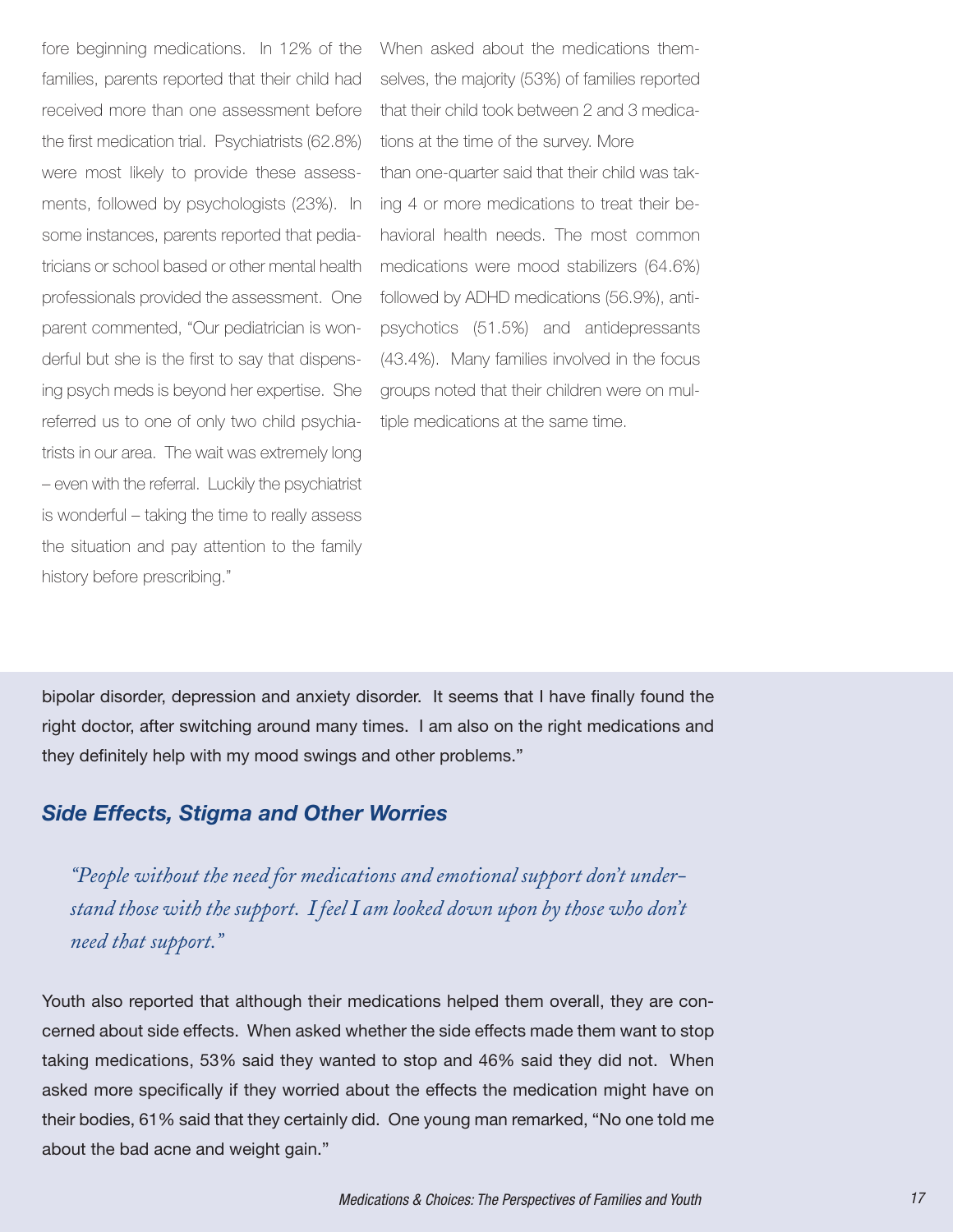## *Medication Trials*

The single issue that generated the most comments from parents was medication trials. Trying various medications in an effort to find one that worked was nearly a universal experience. Only 5% of all parents reported

marked, "My experience with my daughter taking medications was trial and error. It was a constant battle for a while to find the perfect combination." Another's advice was short and to the point: "Keep trying until you get

that the first medication they tried was the one that worked for their child. 23.5% of the families stated that they had tried 1 or 2 medications, while another 22% told us that their children had tried up

*"Some medications work, then don't. It's frustrating we have had to try so many different medications but we have found some helpful meds in the long run."*

the right mix."

But for many families, finding an effective medication (or combination) includes stopping medications that don't work or produce troublesome side effects. Nearly

to 4 medications. An additional 17.2% had had medication trials of 5-6 medications and another 18 described trying 7 or more different medications. Some parents (14.6%) reported that their child was still trying different medications. See Figure 3. One mother re57% of parents reported that their son or daughter had stopped at least one medication during the previous year.

The most commonly reported reason for stopping a medication was the side effects.

Although adults often focus on long term effects, youth in this study were primarily concerned with side effects that interfered with their day to day life. Dry mouth, sleepiness in school, weight gain and feeling "hyper" were mentioned most often. One teen asserted, "Sometimes the side effects seem bad enough that they are not worth the benefit of what I'm taking."

Many teens felt that taking medications left them open to the judgment of others about their psychiatric condition as well as about the medication itself. One explained, "It sometimes feels like I am not normal. I feel different from other kids. I wish I could control my mood swings and stop myself from crying better." Another remarked, "My experience has been that when people find out about my illness I get treated differently, so I don't tell a lot of people about it."

However, most young people's comfort level increased when they were sharing information about their medications with a close friend. In focus groups, youth made a clear distinction between sharing information with close friends as opposed to a larger peer group.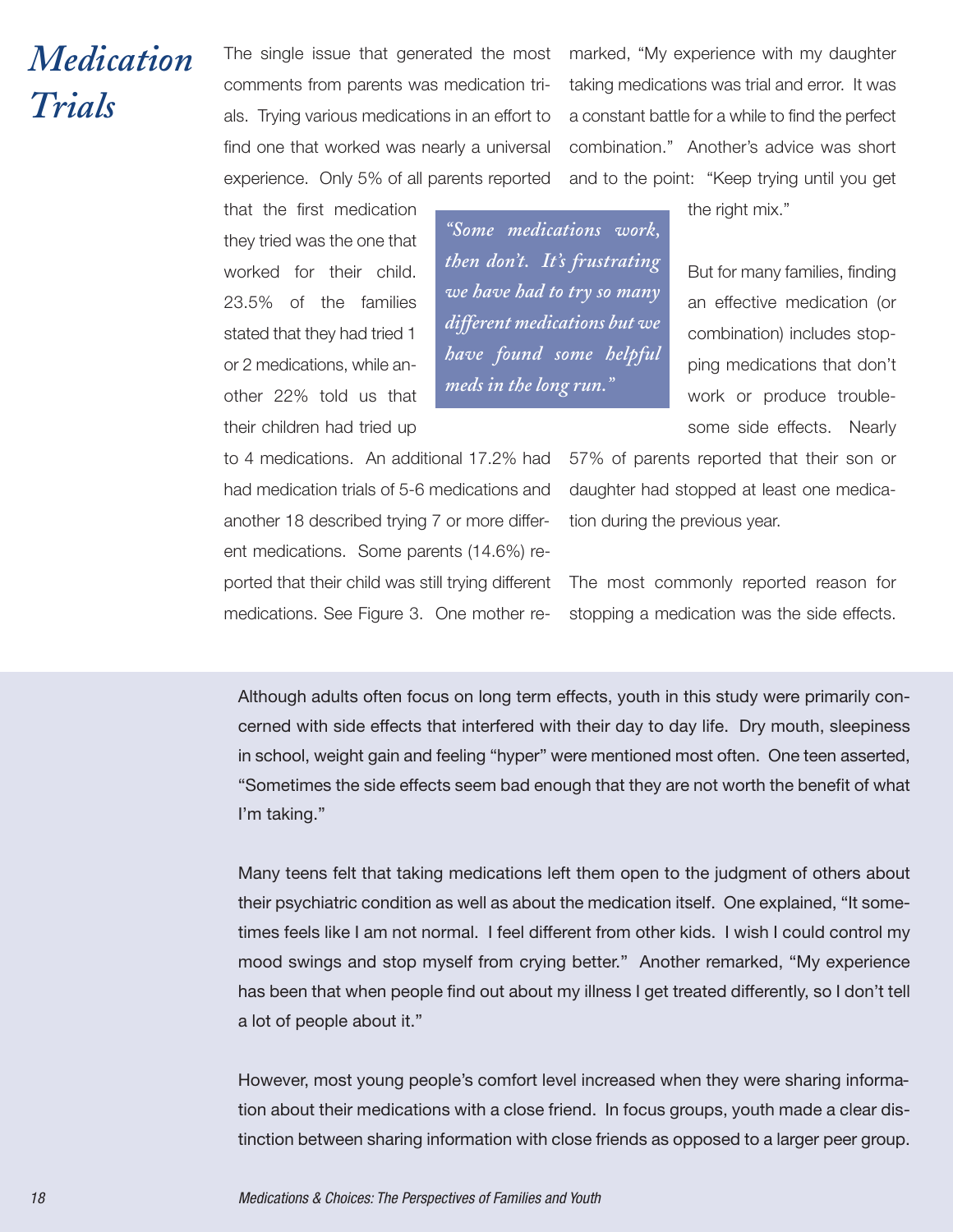One parent said, "The side effects for my daughter have been incredibly difficult. I worry about long term side effects on her body and I also worry about the use of more medication to control the side effects of the current medications. I worry that a "side effect" may be a new symptom and vice versa." Other reasons for stopping medication included that the medication wasn't effective (45%), the doctor suggested discontinuing the medication (28%) or the child (19%) or parents (15%) wanted to halt the use of that medication. One family felt that the side effects far outweighed any benefits that they gained: "If we could do it all over, my son would have *never* taken any medication. It helped in elementary school, but once he entered high school all hell broke loose: tremendous weight gain, awful



acne, unpredictable and erratic behaviors, including drugs and alcohol, to the point of total chaos in our household." Yet another parent summed it up by saying, "It is a constant battle of side effects vs. containment of symptoms."

When asked if they were comfortable having friends know they took psychotropic medications, the respondents were evenly divided. About half (49%) were comfortable sharing this information, and the other half (51%) were not. One teen explained, "Basically, I am very open with it." Another took a different stance, "I don't like people knowing. If you can't tell I have ADHD, the meds are working and I don't need to tell."

### *Getting information*

Nearly all youth who responded knew the type of medication they took (a short list was provided for consultation). The majority of youth reported getting information about their medications from their doctor (82%), but this was followed closely by their parents or other close adult (62%). Even though teens are often very familiar with the Internet, only 5% reported using it to find out information about their medications.

Most teens (70%) reported that they had the opportunity to ask their prescriber questions at medication visits. When asked if they were included in decisions about the psychiatric medications they take, half agreed that they were included in the decision making. An-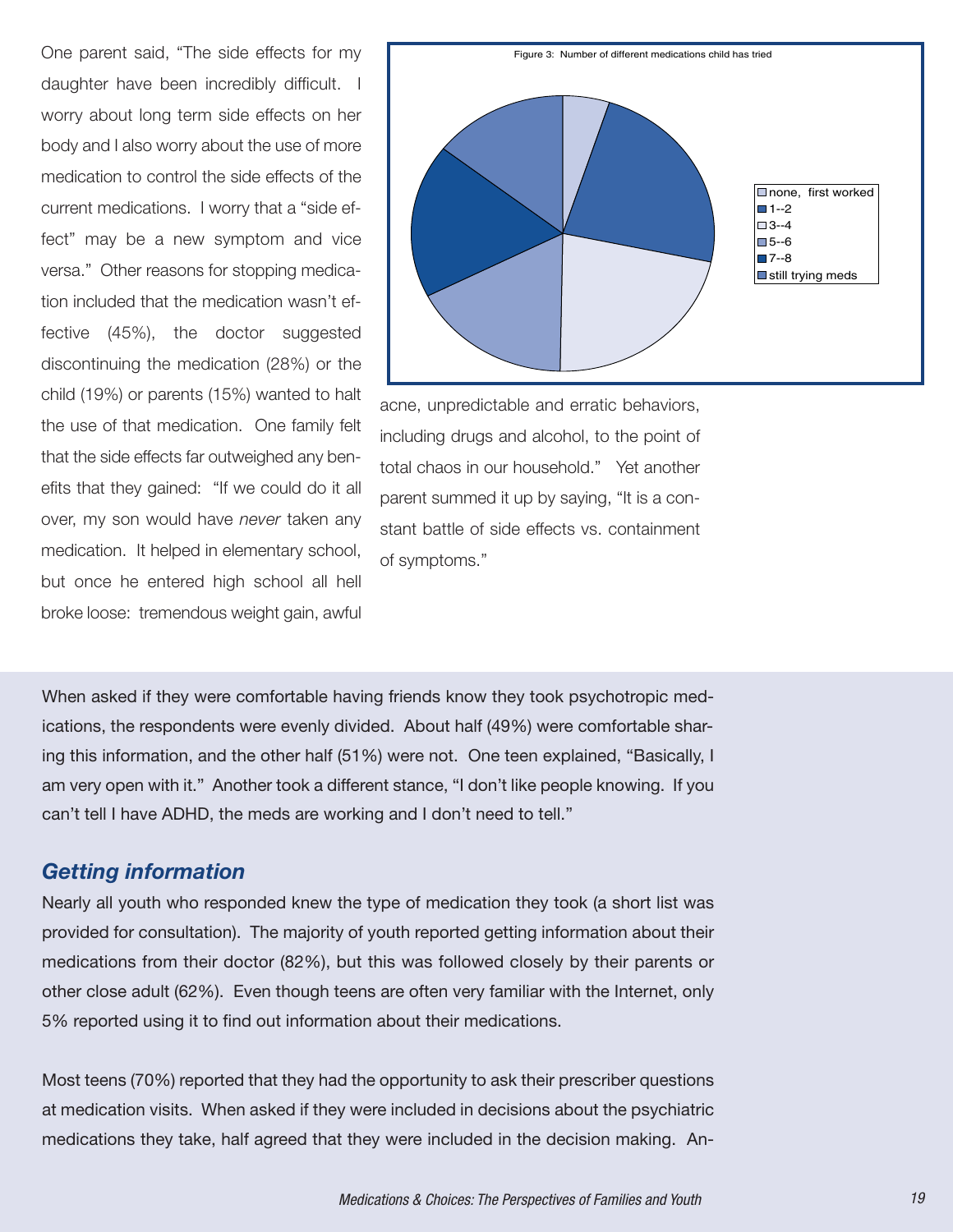# *Finding Information*

Access to reliable and easily understood information is essential for parents who are making decisions about their children's medications. One parent noted that, "It is difficult to find information on these drugs and their effects on children *anywhere*." For most parents, accessing information, especially information about medications

that apply to children, requires effort and persistence.

Yet despite the effort required, most families responding to the survey consulted two to five sources of information about medications to initially learn about medications as well as to increase their knowledge. Very few were willing to rely on a single source. While families consulted a variety of resources, for most, the prescriber was a key source of information. The overwhelming majority (84.3%) went to their child's psychiatrist to gain information and knowledge about psychiatric medications. Another large group (65.3%) consulted the Internet, other mental health professionals (51.8%) and their pediatrician (40.1%). Smaller numbers said they spoke to



other 25% checked "neutral" and only 24% disagreed.

Youth responding to the survey expressed strong concerns about side effects and interactions and they characterized their communication with their prescriber on these subjects as not meeting their needs. When asked if the doctor or nurse prescribing their medications clearly explained any side effects, 47% agreed that they got the information they needed. Another 22% checked "neutral" and almost one third (31%) did not believe they got clear information about side effects. Several teens remarked that they knew about side effects but had little idea about potential interactions. One young man said, "I know not to take certain meds, but not what would happen if I did." Only 31% agreed that their prescriber clearly explained what would happen if they took their medications and used illegal drugs or alcohol. Half (50%) of the teens believed that their prescriber did not give them this information and 19% checked "neutral."

Other teens reported that they relied on their parent(s) to ask questions and would listen or jump in only if something was unclear. A number pointed out that there was

20 Medications & Choices: The Perspectives of Families and Youth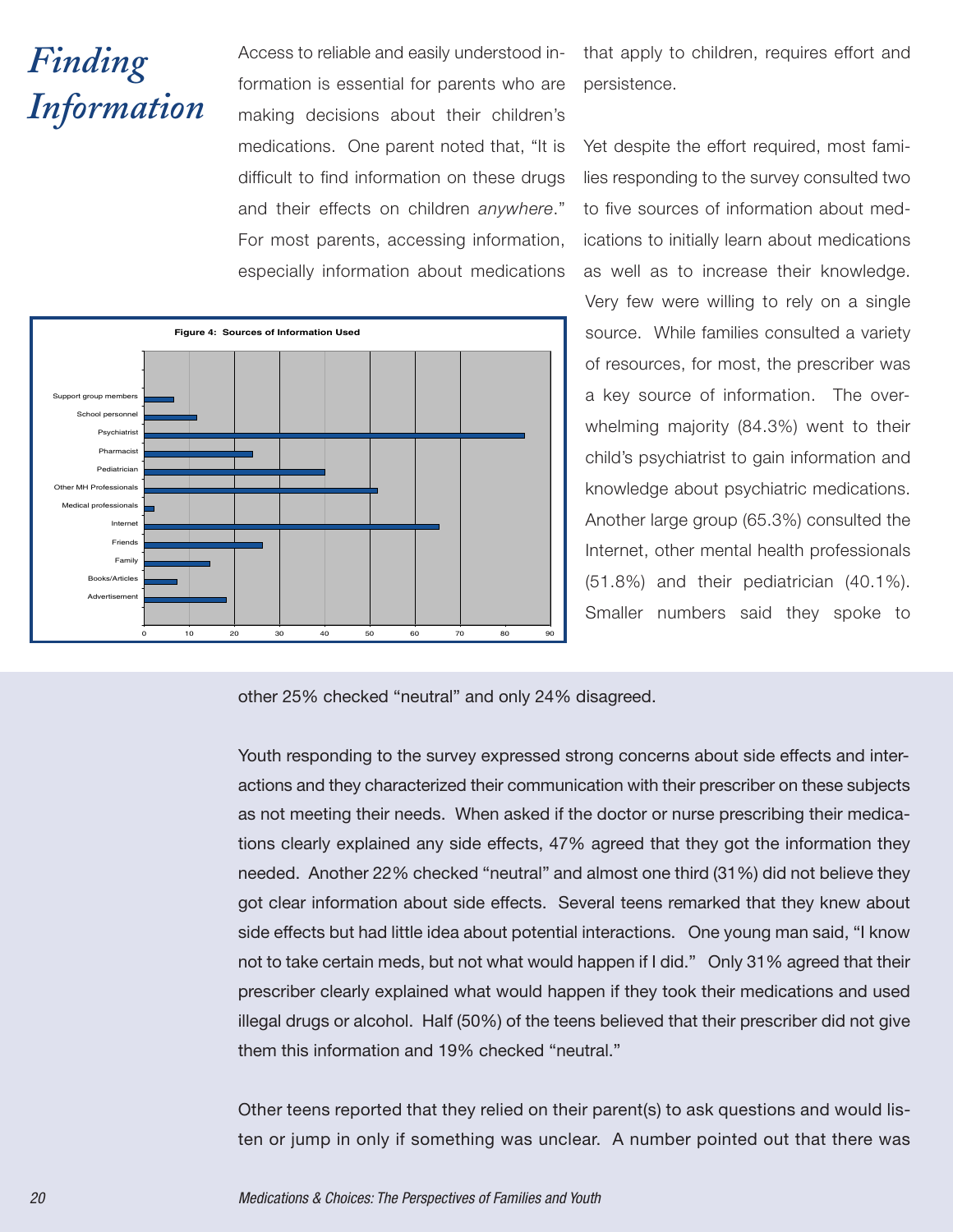friends, family members or their pharmacist (see Figure 4).

Very few parents (18%) consulted magazine or television advertisements to gather information and fewer still (<1%) found these ads to be a good source of knowledge. A small number of parents (7%) consulted books or written articles for information.

Although families consulted many sources, they tended to rely heavily on one or two. The majority (48.5%) found their child's psychiatrist to be the single best source of information about psychotropic medications. One parent commented, "Our experiences have luckily been guided by a knowledgeable, informative therapist who is a psychopharmacologist. Yeah, I

information on the bottle after the prescription was filled.

Many teens said that their parent(s) had originally filled them in on why medication was needed and what it was for. One remarked, "I know the medications help me think more clearly and I don't think I would be as far as I am right now if I didn't take them. My mom and dad helped me to understand about them when I was younger." In addition, 62% felt their prescriber had clearly explained why they were taking psychotropic medications and 58% felt

know we are among the lucky few who found the best care." Another 23% found information on the Internet to be the source they relied upon the most.

*It is critical for an adult family member to be very well educated on what drugs are available to treat a particular disorder. I spend at least 2 to 3 hours collecting data on my son's psych meds through internet sites, discussions with parents and teachers,informational sessions with clinicians and the latest workshops in psychopharmacology. As a very well educated consumer, your decisions regarding medications for your child are based on the best possibleinformation available, as opposed to just your prescribing doctor.*



they had been told how the specific medication they were taking was going to benefit them. Nevertheless, even youth who felt that their doctors were available to give them information relied strongly on their mother or father to fill in the details.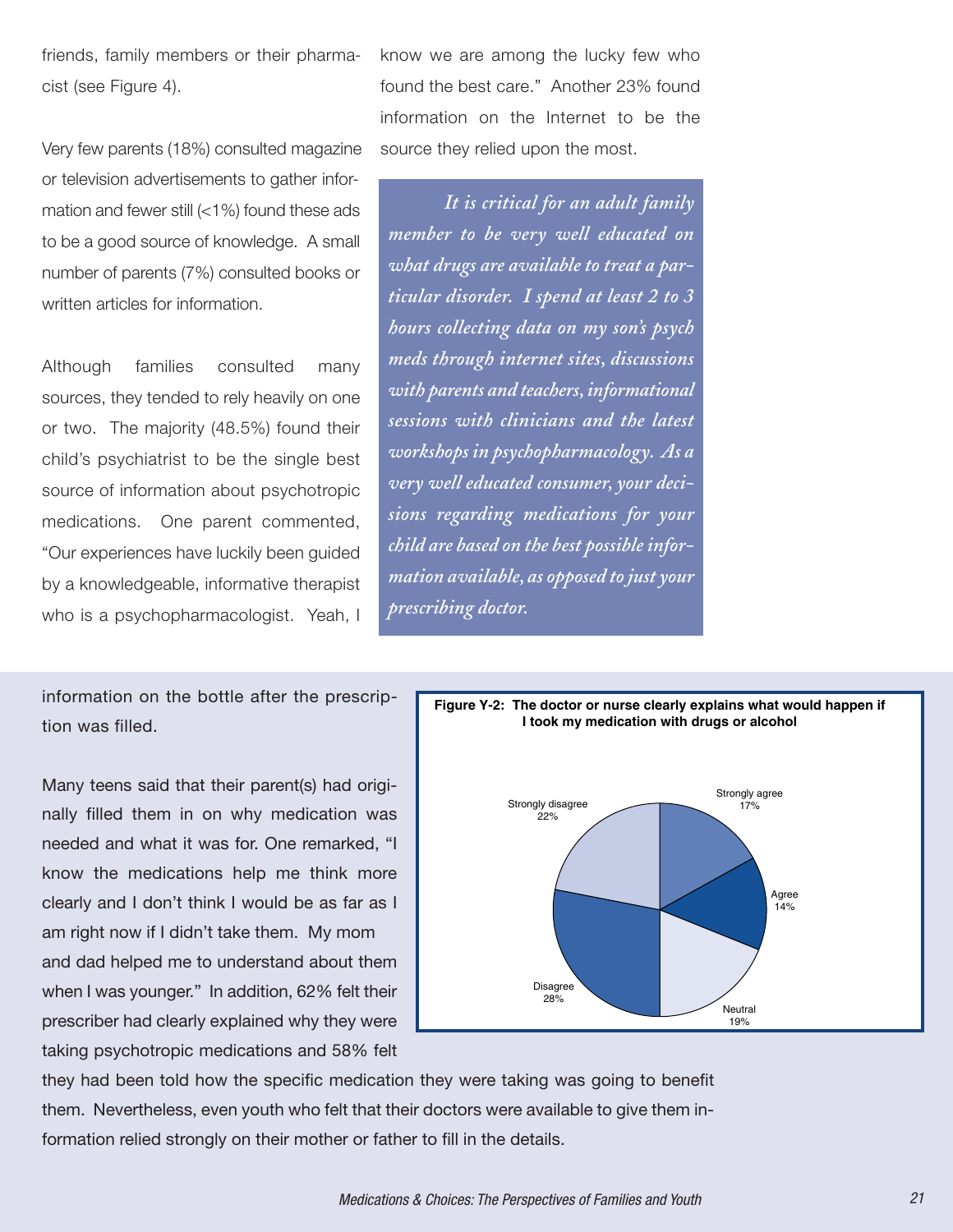## *Other Influences*

A great deal has been written about the FDA "black box" warning<sup>14</sup> and its impact on the decision making of parents when agreeing to medications. Media stories commonly assert that families worry about this warning and are strongly affected by it. Parents who responded to the survey were aware of the warning yet the majority (58%) said it did not influence them. While an additional group (42%) felt that the warning had influenced their decision making, the degree of impact varied. Most parents in this group (58%) felt they were impacted to only some extent, while slightly more than a third (36%) said they were influenced to a great extent.

However, if another family member (spouse, another child or self) was taking psychotropic medications, most of those families reported (56.3%) that this was an influence on their decision making, at least to some extent. And a large number of parents (69%) reported that someone else in their family was taking medicationst the time they answered the survey. It was unclear, however, whether the other family member began taking the medications before or after the child.

Cost and insurance coverage are also factors that influence families. While the majority of families (62%) reported that their child had private insurance, 55% also reported that their child received MassHealth, Common-Health or another form of publicly funded coverage. (A significant number of families (18%) reported that their children had more than one type of insurance coverage.) When asked if their insurance covered all of the medication visits their child needed, an overwhelming majority (76%) of the families said

Several made the distinction between information about a specific medication, which they preferred to receive from their doctor, and general information about psychotropic medications, which they received from their family. One young man commented, "My mom is a walking encyclopedia." It is important to note that parents depend strongly upon their child's prescriber for information and youth in turn depend on their parents. When the communication of information to parent is inadequate, the child may not receive the information he or she needs.

Not one respondent reported using advertisements for medications as a source of information. During focus group discussions, most teens said they had not seen (or noticed) ads for psychotropic medications although some remembered seeing them for physical conditions such as asthma. In one focus group, the teens were somewhat offended by the ads they had seen, feeling that the message was to make viewers feel the pharmaceutical company cared, when "the point is to sell specific meds."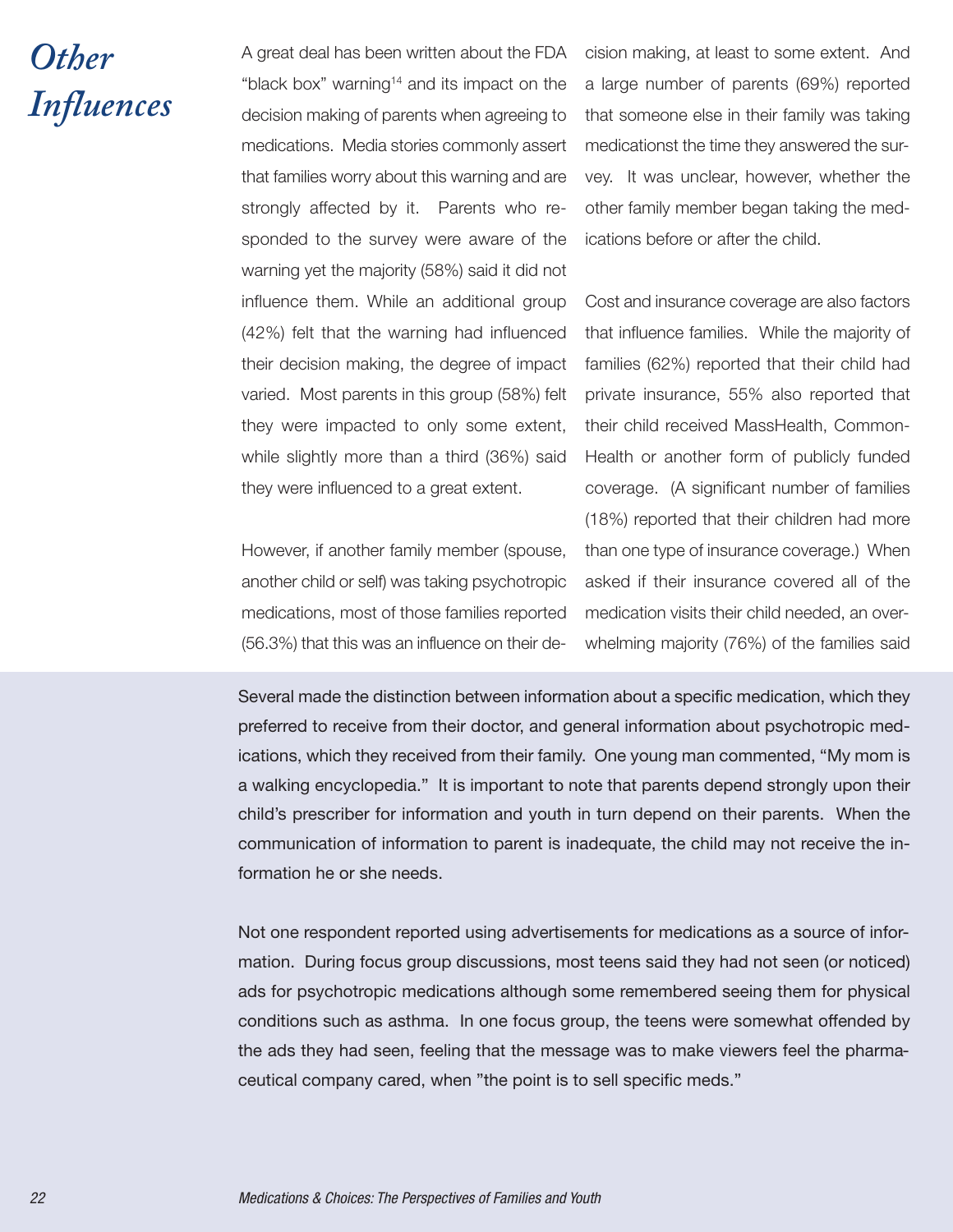that it did. However, when parents were asked whether their insurance also covered all of the psychotherapy visits their child needed, far fewer reported that it did (52.8%). Most of families who responded (85.6%), reported that a psychiatrist is prescribing medications for their child.

Yet even with access to medication visits, some families struggled to get the medications when needed due to constraints such as prior authorization and restricted drug lists. As one parent noted, "There have been many instances this year where the child's meds are delayed due to the insurance company newly requesting prior authorization and has delayed the pharmacy from filling our prescription."



Other families lamented the impact of copayments for medications. One mother wrote, "Our biggest roadblock however, is the *cost* of meds. Our costs for all of our meds monthly can range \$300-\$400, depending on needs. We are a family of five, four with mental health needs." Another was

### *Medications and schools*

Youth responding to the survey had a higher comfort level sharing information about their medications with the school nurse than with anyone else in their life except their therapist or immediate family. An overwhelming majority (81%) were comfortable talking to the school nurse and an additional 61% were comfortable letting their

teacher know about their medications. Other school staff

such as counselors, coaches and principals were deemed acceptable to share information with by 50% of the youth, while 49% felt it was okay to let friends or extended family have information about their medications.

However, most teens strongly preferred taking their medications at home instead



Medications & Choices: The Perspectives of Families and Youth 23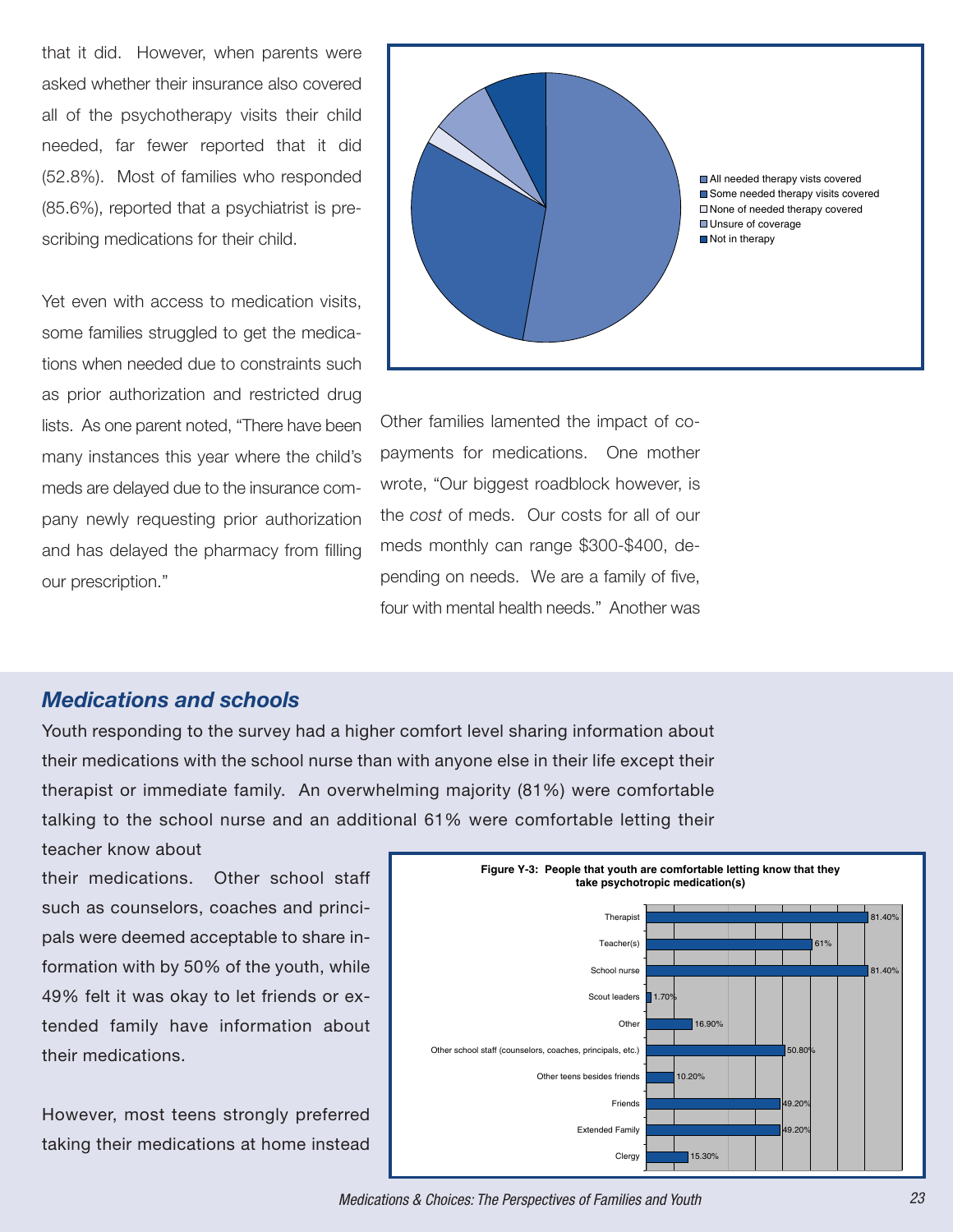

very direct about the impact of costs on her decision making. She wrote, "Medication prices, availability and co-pays make a difference when deciding to change or add a med."

## *Communication Between Prescriber andParent*

Families found that they relied strongly upon the professional who was prescribing their child's medication for information about their child's medications, dosage instructions, expected benefits and possible side effects. The majority of children (85%) had had a single person prescribing psychotropic medications in the previous year. While

communication was strong around dosage and the reasons a child was taking medications, many parents felt they were poorly informed about possible side effects and potential interactions with other medicines.

Most parents were satisfied with the communication between the person prescribing their

of at school. The reasons varied but privacy played a consistent part. One focus group participant said, "I prefer taking my meds at home because it's easier. One time I forgot to go to the nurse and she came looking for me. My friends saw and it was uncomfortable." Another commented, "I like taking meds at home because it keeps it private."

### *Satisfaction:*

When asked if their medication(s) made a positive difference, 80% of the youth responded that it did. Unlike their parents, they didn't speak of the impact in global terms. Instead they noted the specific ways in which psychotropic medications helped them. One wrote, "I like it when my night time pill kicks in so that I can sleep. It was pretty hard to get to sleep before." Another noticed, "Some meds help you concentrate and focus at school."

Even youth who disliked medications didn't dispute that they could be effective. One said, "Personally, I think meds suck and I wish I could live without them or at least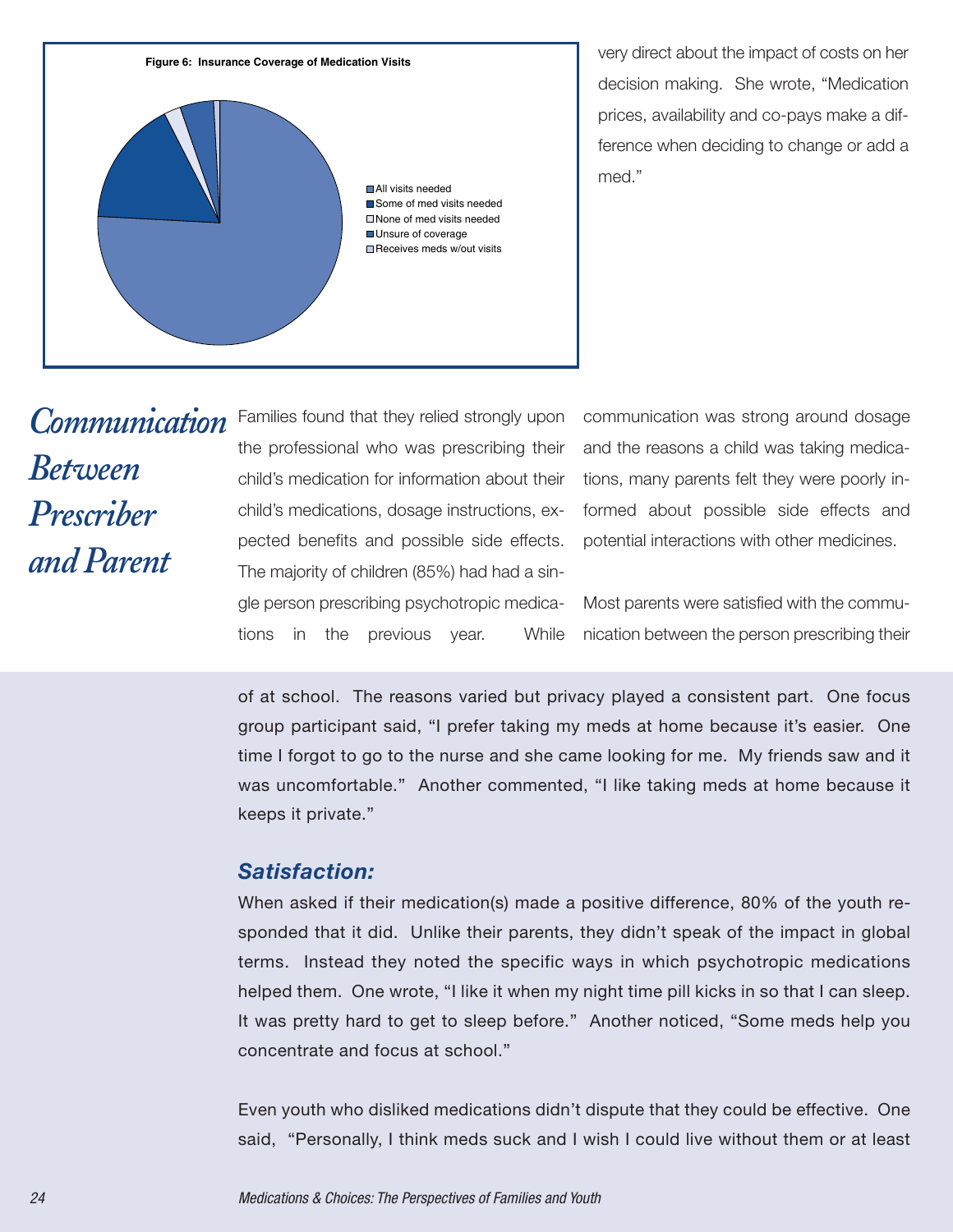child's medication and themselves when the discussion concerned the need for the medication and how to administer it. The vast majority of families (91%) reported that their child's prescriber clearly explained why their child was being prescribed the medication(s) and how often (96%) and what amount of medication (97%) should be given to their child.

However, when asked whether the person prescribing those medications clearly explained the side effects of that medication, fewer parents (76%) agreed (see Figure 7). Almost a quarter of the families (24%) responded that they disagreed or strongly disagreed that their child's prescriber had been clear when explaining side effects. And when asked whether that prescriber had



clearly explained the potential interactions with other medications to them, more than a third (36%) responded negatively. (An additional 64% agreed that the prescriber had been clear when explaining potential interactions.)

These responses are clearly concerning. Parents reported that they rely on their

go one week without taking meds and see how I do…If my meds worked I wouldn't want to die right now, so I guess my meds aren't working." Others asserted that being part of the decision making was an important element to them. One said, "Having a say in what you take is one of the most important things. Your opinion is important." Although teens emphasized their desire for privacy with regard to their medication use, they didn't wrestle with the issue in the same way their parents did. One said, "It's just not a big deal. I don't talk about meds with my friends, I have more interesting things to discuss. I rarely forget my meds, and when I do, it's only for a day – and all I get is a headache. I TAKE the pills but as far as I can tell, all they do is stop me from getting depressed in wintertime. It's a good thing, but it also doesn't have a major effect on my life in terms of other things. I swallow and get on with my day."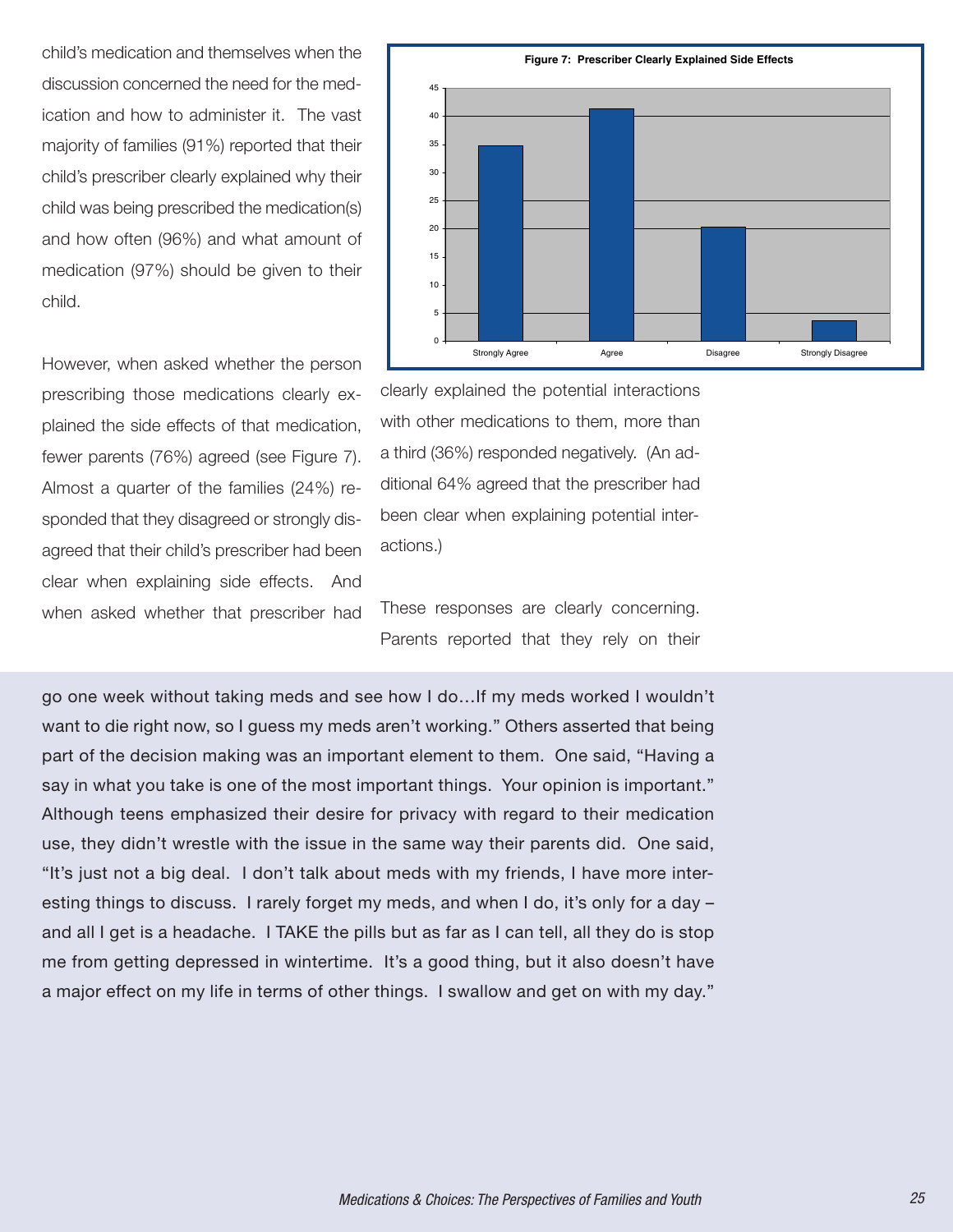

child's prescriber as the foremost source of information, yet a substantial number felt that they were not receiving sufficient information about side effects and interactions. As one parent commented, "One thing that made me change providers was when the doctor prescribed an antidepressant to my 14 year old son who was diagnosed with depression. I called her after 3 days of mania that I had

never seen before. She said to me, '…If an antidepressant makes a child manic, he may get a bipolar diagnosis.' She needed to WARN me that I could have been observing this. I was furious."

Parent comments throughout the survey focused heavily on their experiences with medication trials, side effects and their relationship with their child's prescriber. These were seen as key elements to a successful outcome with medications. One parent remarked, "Choosing the doctor is the most important part of getting the correct medication."

While families understood the constraints that short medication visits place on communication, nearly one-third (29%) still felt that their child's prescriber was not as available to

### *Conclusions*

Children and adolescents who take psychotropic medications have more straightforward feelings, and less ambivalence, about those medications than their parents. They are pleased when medications help them, worry about their privacy and express frustrations with ineffective medications and side effects. Many of them have struggled to keep their attention focused, their mood on an even keel or their behaviors controlled on their own. A sizeable number have experienced difficulties at school or at home. They know why they take medications and clearly expressed their viewpoint about them.

Like most adolescents, the teens who responded to our survey are looking for a way to be part of important decisions that impact their lives and want information about medications in order to do just that. Many struggled to find a balance between their dislike of "having" to take medication and the knowledge that it often made a difference. They were focused on the impact of medications in their lives today and didn't worry much about long term effects. And most of them were realistic enough to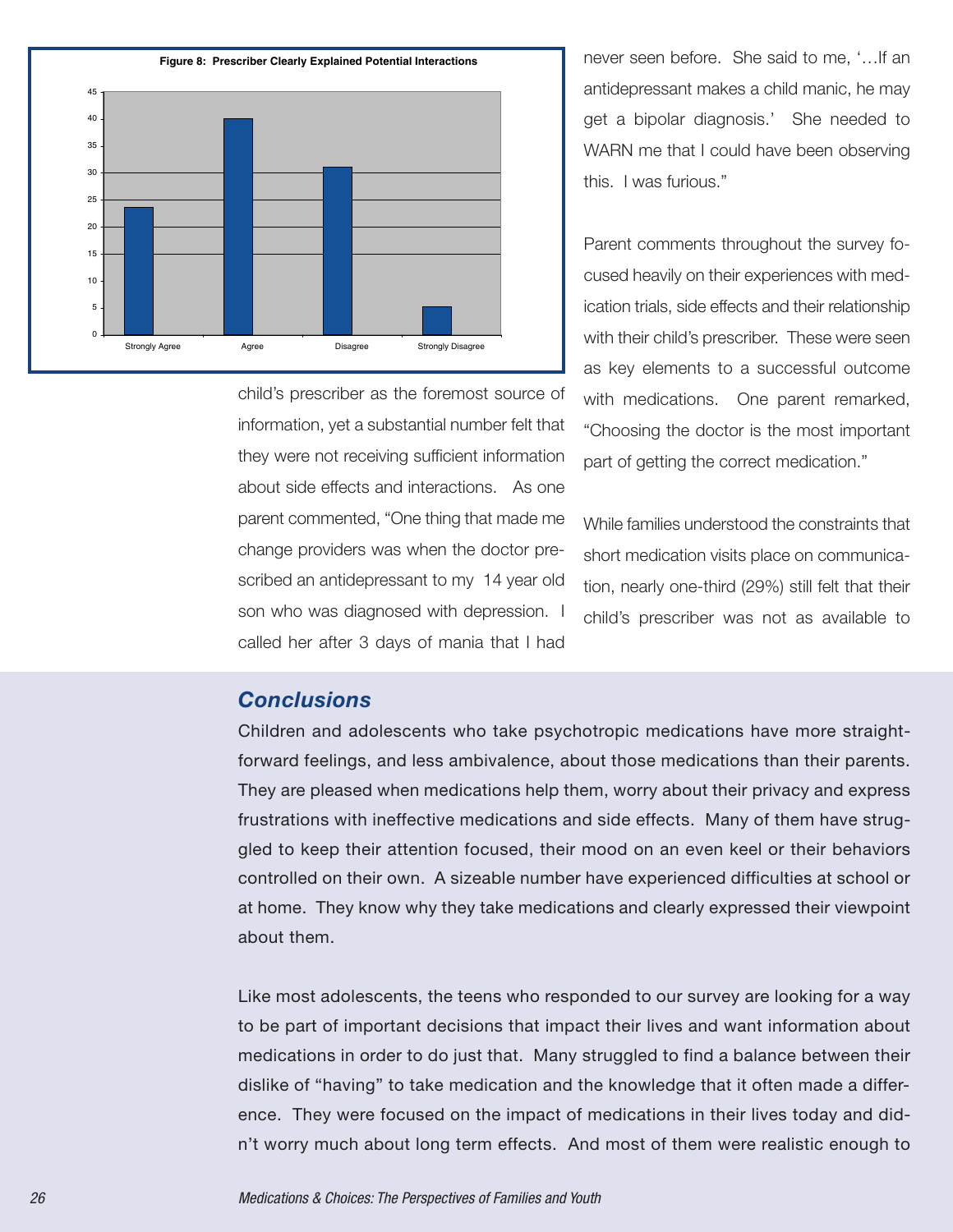speak with them as they needed him or her to be. The majority (84%) reported that they were included in decisions about the psychotropic medications their child takes. And parents appreciate and value of being included as a part of their child's team. One observed, "We have experienced many bad

psychiatrists that do not explain to us or listen to us when it comes to meds. We finally found a great child psychiatrist. I will do everything in my power to stay with this psychiatrist because I know that there are long waiting lists everywhere and the doctors are few and far between."

The majority of children and adolescents in Massachusetts spend six or more hours a day in public school. Teachers often observe emotional and behavioral difficulties that impact a student's day to day performance. School nurses frequently see students who are agitated, depressed, unable to concentrate or who may even harm themselves.

It is a popular conception that teachers or other school staff often recommend that a parent consider whether their child needs to be prescribed medications. Yet, when asked who first suggested that psychotropic medication might be helpful, less than 10% of families reported that their child's teacher made this suggestion (see Figure 9). Even fewer (4.8%) reported that another school professional or child care staff made this recommendation.

understand that their medications were only part of the answer. As one commented, "I think it's good when you need it, but I don't want to take meds my whole life. It helps stabilize things, but it doesn't do everything."

Youth taking psychotropic medications are seldom asked for their opinions and their experiences. They have strong feelings and are surprisingly well informed. They were glad to be asked for their perspective and thoughts about the medications they take and what impact those medications have. Nearly half of the teens who took the survey wrote comments and a number of those comments included their thanks for the chance to talk about medications.

### *Schools*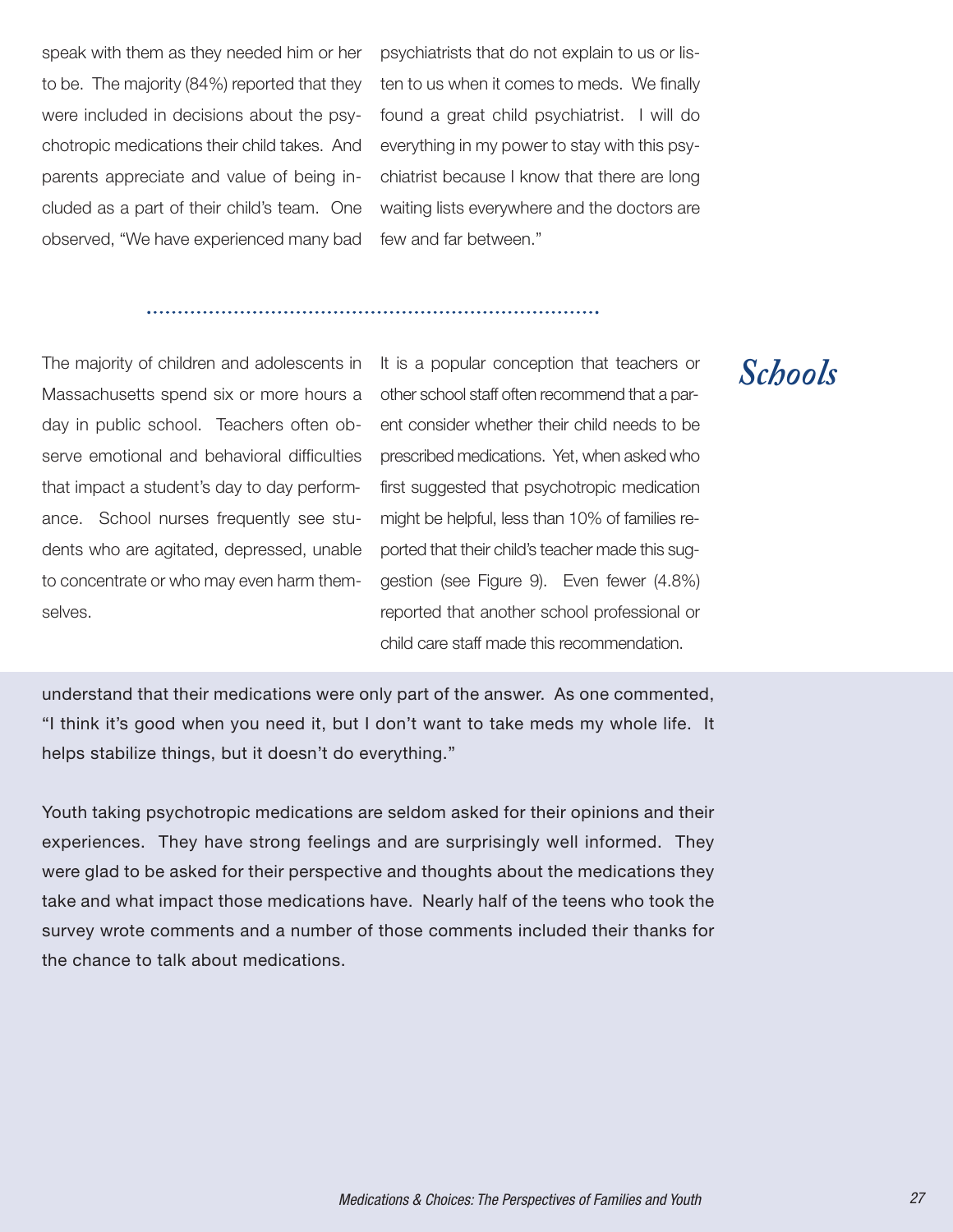

As mentioned earlier, the majority of families reported that their children were in elementary or middle school when they began medications: 51.7% reported their child was 5-8 and another 23% said their child was 9- 12 years old. However, at the time their parents participated in the study, the majority of children were in middle school or high school. A large number of families felt comfortable sharing information about their child's psychotropic medications with both teachers and school nurses. In fact, many families felt



nearly as comfortable sharing this information with trusted school personnel as they did with family members. However, 81% of the children were receiving special education services and most parents reported that the special education

staff understood their child's mental health needs better than earlier teachers who had had no training.

Many parents find themselves in the role of supplying information about their child's medications, including the positive impact and possible side effects to school staff. One mother noted, "I feel as if I am constantly needing to educate the staff." It is troubling that nearly one-fourth of the parents did not feel they understood the side effects of their child's medications given that parents are often required to relay this information to school staff.

Some parents related how difficult it was to adequately explain their child's mental health needs to school personnel and to relay what are reasonable expectations for any improvements with or without psychotropic medications. One parent expressed frustration in her statement: "One of the biggest hurdles has been getting school personnel to understand that a child with a mood disorder will continue to have difficulties at school even with the best medicines and treatments in place *outside* of school, if educators do not receive training in the appropriate care of mentally ill children."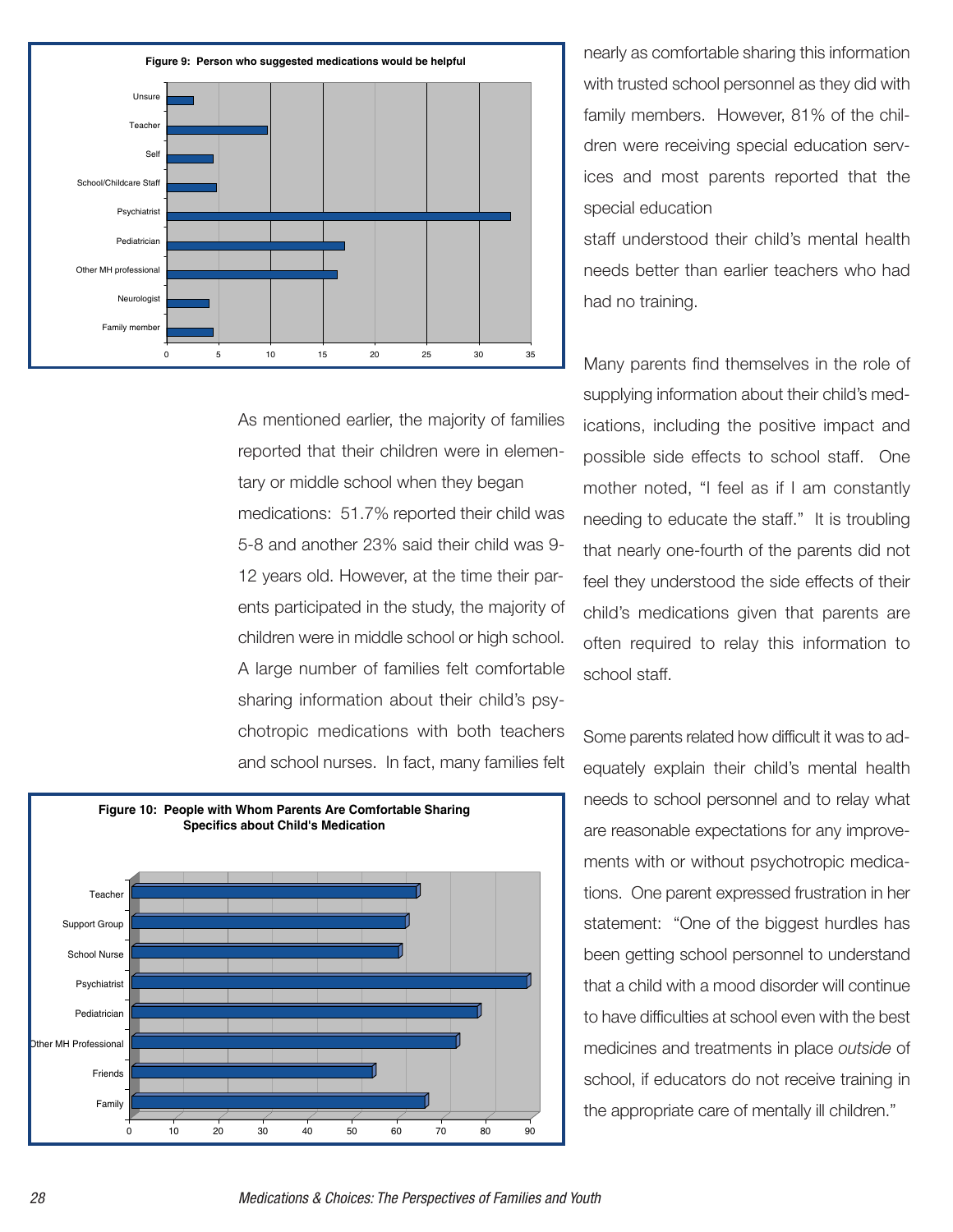Little research has been done on the impact of a child's psychiatric illness on the rest of the family. All parents must manage a number of responsibilities for their family including finances, child-care, sibling relationships, overseeing their child's education and medical needs. Studies on the effect of chronic childhood illness on parents reveals an increase in distress, increased financial bur-

den, time constraints and higher marital stress. Patricia Sloper, PhD notes that there are high levels of distress for parents at 6 and 18 months after a

child receives a diagnosis of cancer with little change over time<sup>15</sup>. She concludes that there is a significant need for family support on an ongoing basis when childhood chronic illness is present. This is also true for families whose children have mental health disorders.

Another study, conducted at the University of Queensland, <sup>16</sup> found that mothers of children with autism had significantly more family stress than mothers of children with a physical disorder or mothers whose children had no physical or psychological disorders. Families responding to our survey confirmed this. One parent wrote, "This illness has a tremendous impact on the rest of the family. We consider ourselves fortunate that we have managed to stay intact as a family unit."

*"When they work,it's a beautiful thing;when they don't, the whole family suffers."*

The impact of medication trials on families was also highlighted. As noted, almost half of the children had tried five or more medications and an additional

45% had had trials of two to four different medications. About 15% reported that their child was still trying different medications (see Figure 3). Parents noted that this "trial" process can have an impact in and of itself. One mother explained, "They have helped him, but it's been (and continues to be) a long and challenging process to find the "right" med, dose, etc. I often wonder, Is this the "right" one, is there another one that is "better," is this the right dose?"

Throughout the survey, parents expressed great satisfaction with medications simply because they work. Arriving at a point where one or several medications addressed their child's symptoms outweighed their frustration with medication trials and

the challenges they faced. As one parent noted, "After years of struggle we finally found medications that actually help my child, which is a great relief." Numerous parents recounted the struggles they went through and the pain their child and family *Satisfaction*

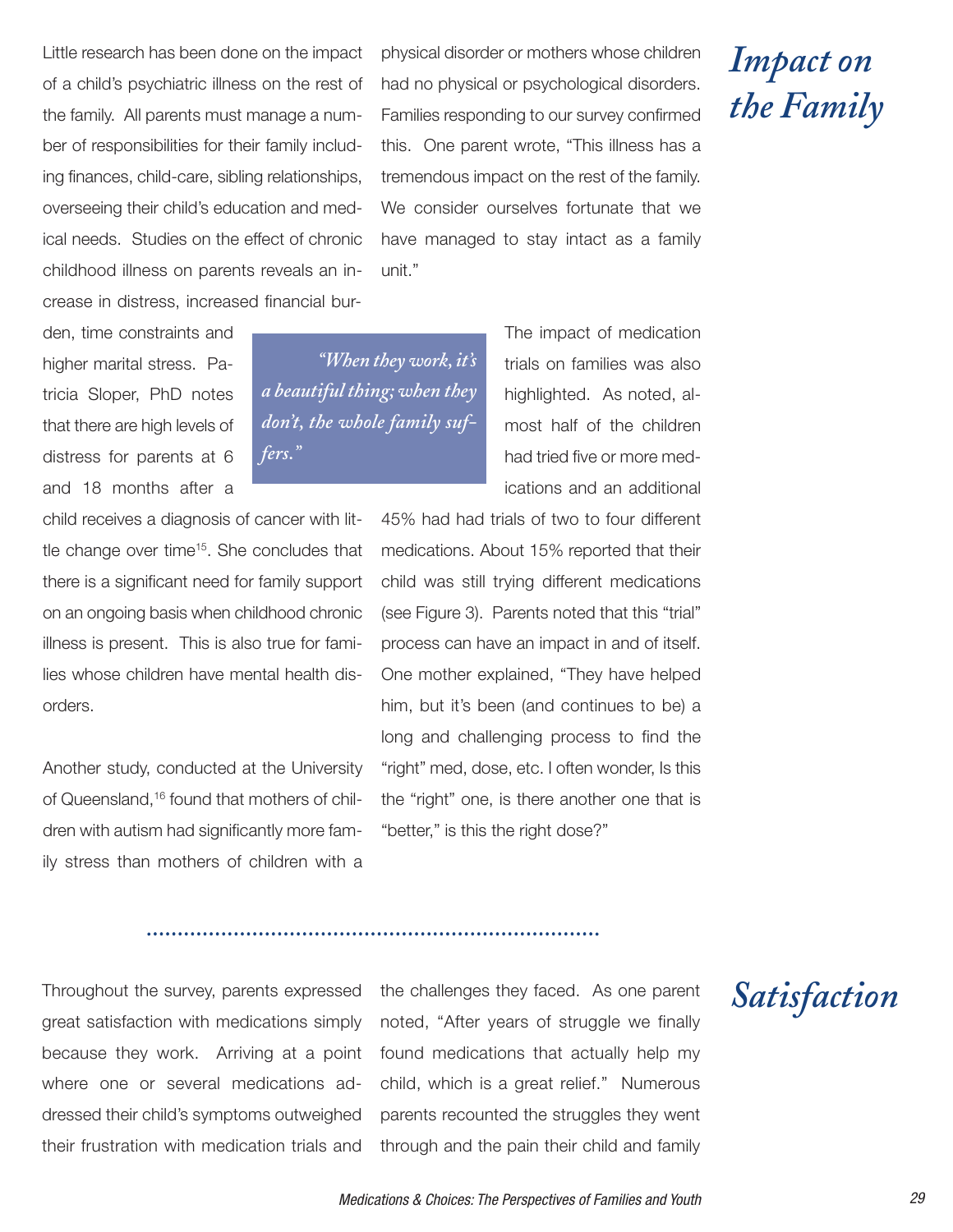experienced. Many pinned their hopes on medications that would treat their child's psychiatric illness and kept their focus on that goal.

The survey posed three separate questions about satisfaction with medications. When asked if the medications helped their child order. And finally, 74.2% of parents said they are satisfied with the medications their child takes. These satisfaction levels are far greater than those given for alternative treatments. One parent stated, "I wish we had started meds at the onset instead of trying to work without them."

deal more effectively with his or her problems, 89.8% of parents agreed that they did. "My child is stable and functioning well at home, school and in the community, I believe, in part, due to his use of appropriate psychiatric medications," one

*If my son was not taking psychiatric meds, he would not be able to function in life. He would not make it through one day.*

Satisfaction levels were affected by several different factors. Families who had family members currently taking medications were 1.9 times more likely to be satisfied with child's psychotropic medications compared with those who didn't have family mem-

bers taking medications. One mother wrote, "Having experienced severe depression, I understood what a mood disorder feels like and I feel no small child should experience it when there is medication available." And if families had tried alternatives to medications, they were also slightly more satisfied than if they had not.

Latino families were 3.2 times more likely to be dissatisfied with their child's psychotropic medications compared with Caucasian families. Families whose children were currently in psychotherapy were 4.2 times more likely to be dissatisfied with their child's psychotropic medications than those whose children were not currently in psychotherapy.

mother reported. And a grandparent responded, "My grandchild has been much better taking psychiatric medications."

Another 86% of parents said they would recommend medications as an option to a friend whose child needed help with an emotional, behavioral or mental health dis-

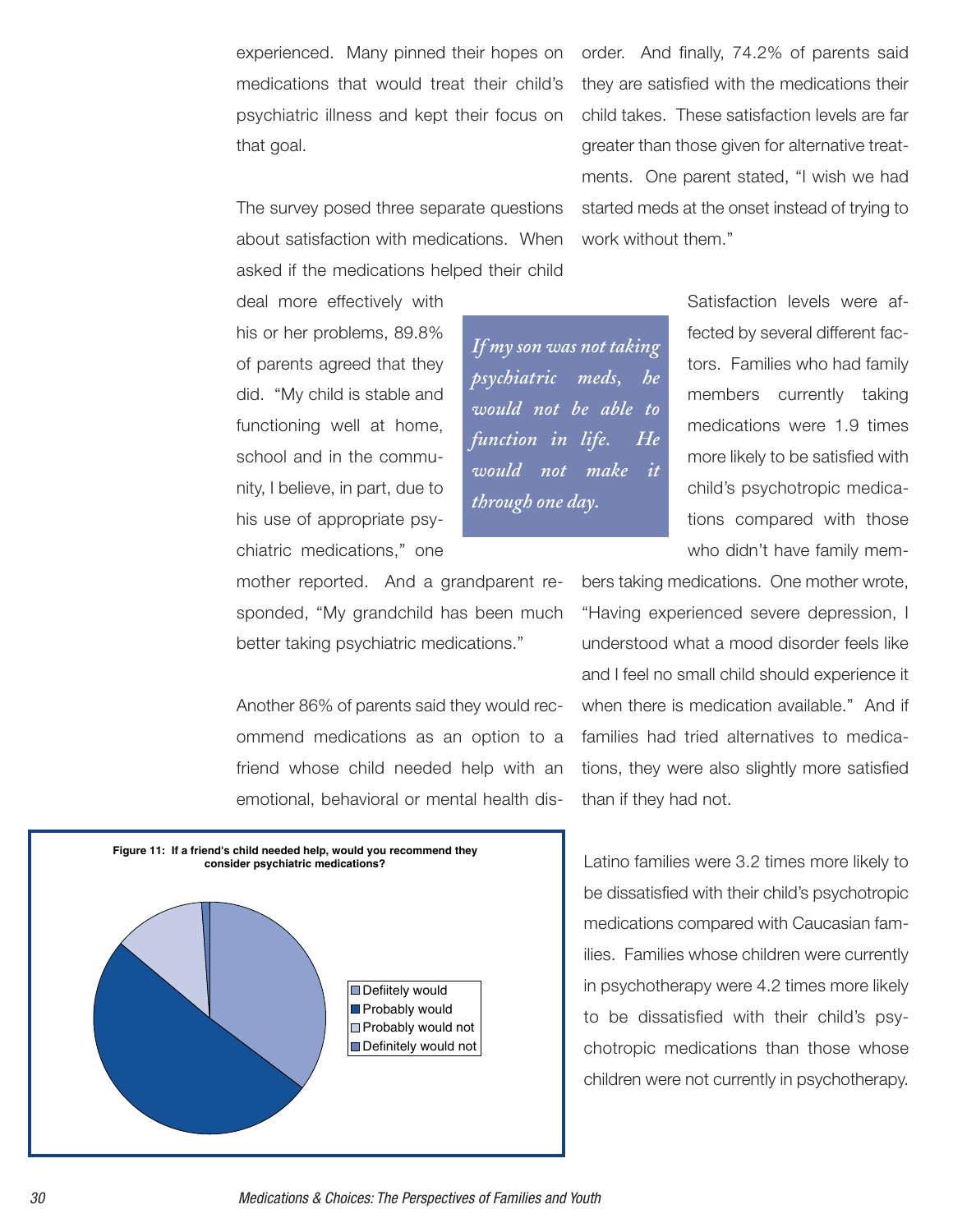Although parents expressed satisfaction, they also wrote of their ambivalence. One parent noted, "I don't feel this questionnaire gets to the extreme ambivalence I have about psychiatric meds and the extreme pressure to use them. I found I checked off that I am basically satisfied with the medications and how they're helping, but that doesn't capture how I *feel* about this." Some parents wrote of the need to destigmatize medication. Others noted that they would be seen differently if they were giving their children medications for diabetes or asthma. One said, "The general public does not understand psychiatric meds and families are often criticized for using them."

Parents are often caught between dueling expectations when agreeing to medications for their child. On the one hand they feel a responsibility to find a treatment that helps their child and on the other they are told that medicating children is risky and somehow repugnant. Most try complementary and alternative treatments. Others may delay until making a choice becomes urgent. One mother captured the sentiments of many: "We began these meds with reluctance and hope to not have to use these or any similar meds again. Yet, we do appreciate that perhaps they helped heal something within. When we seemed without hope, they offered some."

In more than half the completed surveys, parents wrote comments in the margins, next to their answers as well as in the section designed for their observations. They were clear that this was a complicated decision and that the path to finding effective medications was often arduous. They spoke of the need to persevere, their search for information and how much they valued a strong relationship with their child's prescriber.

They were clear that this was more than a medical decision. It impacted other family members. Dealing with multiple medication trials and side effects created stress and sometimes had a financial impact. Because prevailing public opinion is often negative, many parents felt isolated.

When the right medication, or combination of medications, works, parents write not just of their child's symptoms being alleviated, but of a far larger impact. One mother said, "After trying many meds, some with awful side effects, we found one that has allowed my son to relax and focus. My son now says, 'It feels good to be me for once.'" Another put it even more succinctly, saying, "With these meds, he is able to have a life."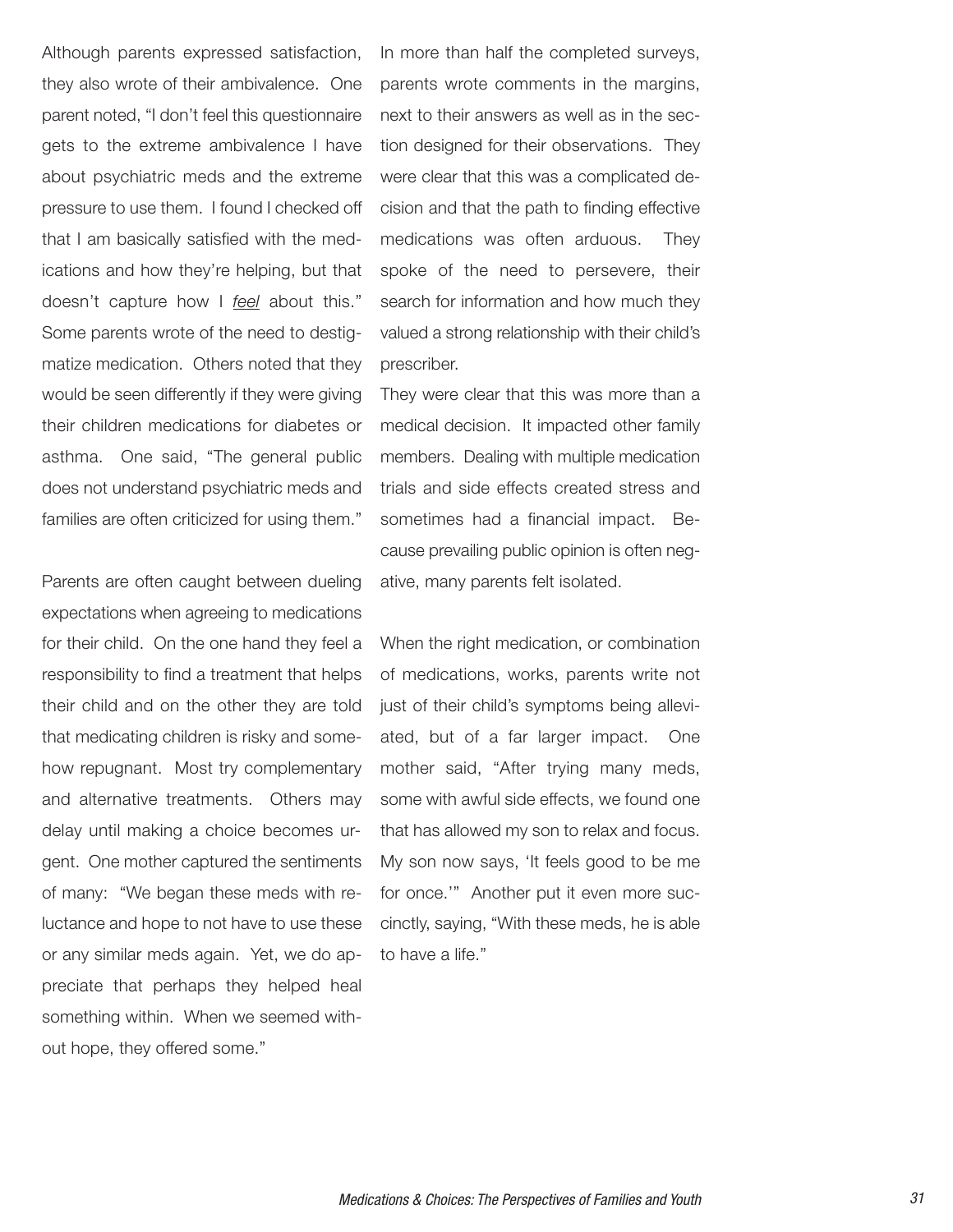### *Best Practices*

*Through responses to the survey and participation in the focus groups, several parents identified programs that have helped them or their child. We are pleased to provide information about those programs here.*

Medication Education Group at Hunt Center, Beverly Hospital, Danvers, Massachusetts

The Hunt Center runs a medication education group for children who are receiving inpatient services. The nursing staff provides education to the children in order for them to be part of their treatment planning and to better understand the role medications can have on behavioral health. Diagnosis, symptoms, and medications are discussed as well as side effects and compliance.

Various instructional tools are used such as posters, word searches, handouts and pictures. In order for the children to feel more comfortable about asking questions and to respect their privacy, one of the nurses has them write down their questions and put

them in a paper bag. At the question and answer portion of the group, the nurse takes out the questions and answers them. The nurses are creative in their presentations and each has their own style of engaging with the children. They understand group dynamics and keep in mind the child as an individual who brings various experiences and backgrounds to the group.

### Medication Workbook at Providence Behavioral Health Hospital, Holyoke, **Massachusetts**

The nursing staff at Providence Hospital created a workbook for latency age children to help them understand their medications. The workbook includes stickers and other tools to help children illustrate each page. Subjects include understanding how medications make them feel, how they affect their bodies, how they help and what side effects they might experience. Each child's workbook is unique to them and is brought home as a continuing tool to help remember all they learned about their medications.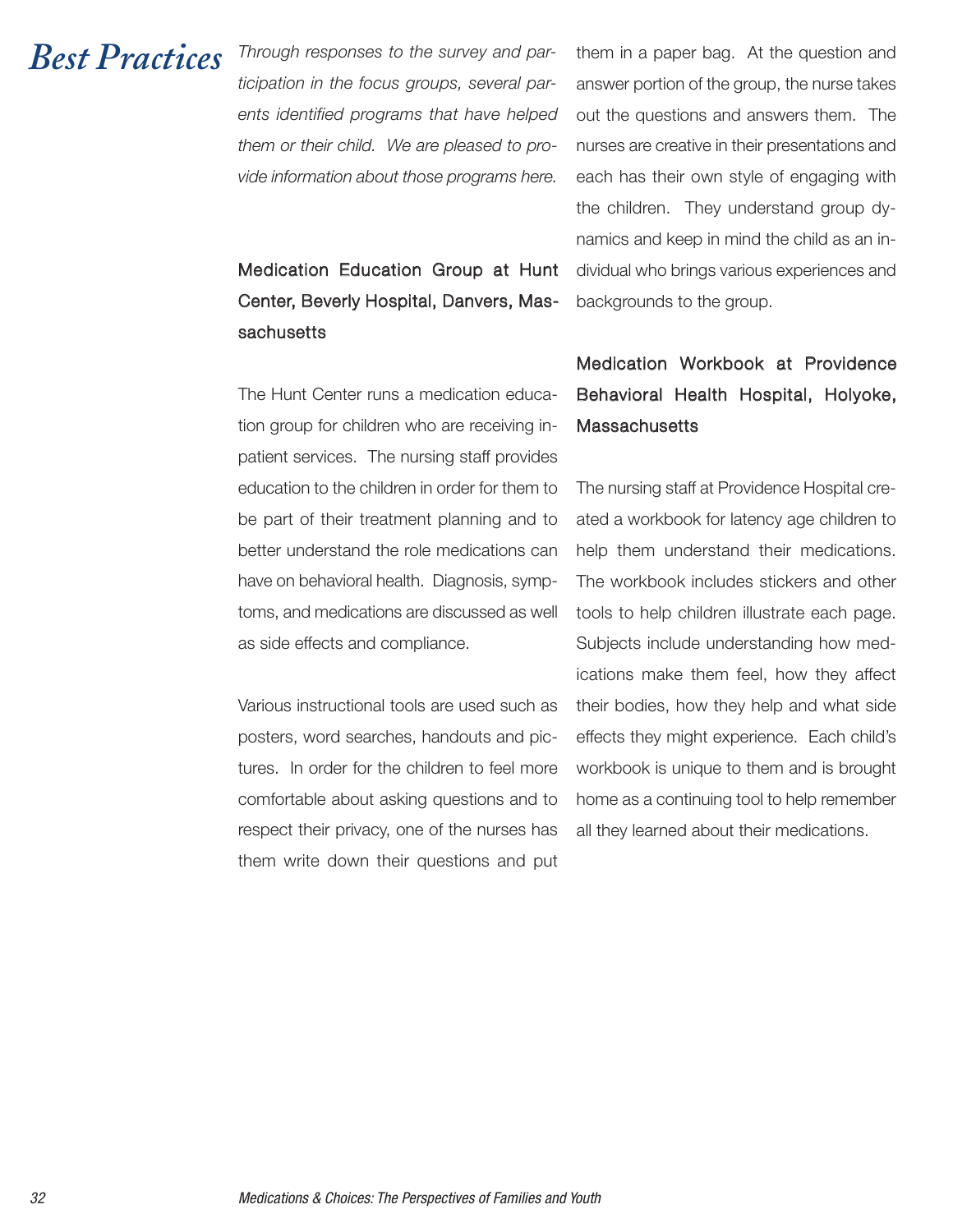### Massachusetts Child Psychiatry Access Project

The Massachusetts Child Psychiatry Access Project increases the access of child psychiatry services for primary care providers in Massachusetts. This program is funded by the Department of Mental Health and designed and implemented by the Massachusetts Behavioral Health Partnership. MCPAP is available to all children and families, regardless of their insurance status and operates through six teams, each with a child psychiatrist, a social worker, and a care coordinator, providing psychiatric telephone consultation to PCPs, often immediately, but at least within 30 minutes.

The consultation will result in one of the following outcomes, depending upon the needs of the child and family:

An answer to the PCP's question Referral to the team care coordinator to assist the family in accessing routine, local behavioral health services, with the understanding that there may be a  $4 - 6$ week wait

Referral to the team social worker to provide transitional face-to-face care or telephonic support to the Member and family until the family can access routine, local behavioral health services

Referral to team child psychiatrist for an acute psychopharmacologic or diagnostic consultation

For more information, please visit the following website: www.MCPAP.org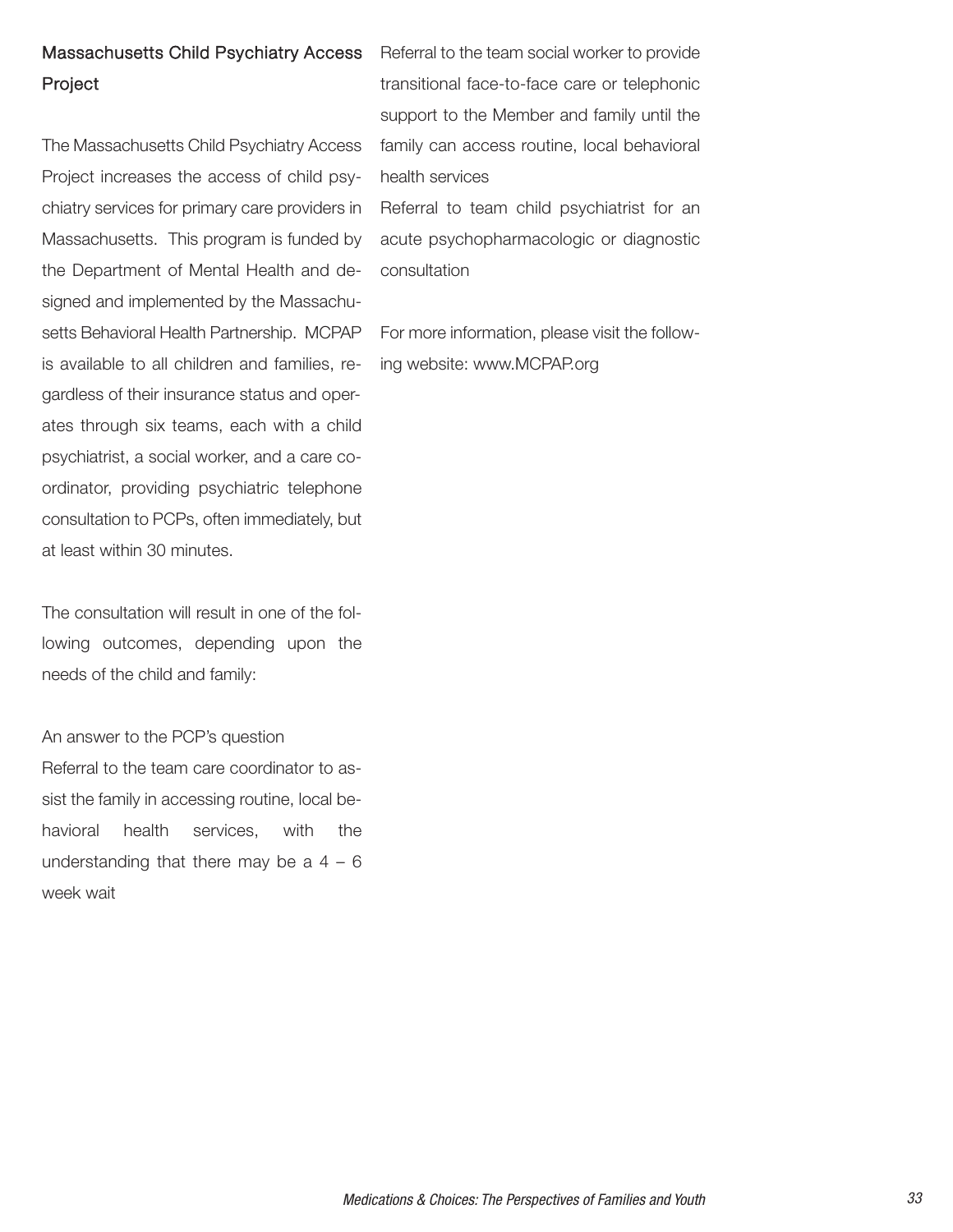*Footnotes* <sup>1</sup> "NASMHPD Medical Directors" Technical Report on Psychiatric Polypharmacy," September 2001.

> <sup>2</sup> "Trend in the News," Psychiatric Times, June 2002, Volume XIX, Issue 6.

> <sup>3</sup> Press Release, Food and Drug Administration, "FDA Launches a Multi-Pronged Strategy to Strengthen Safeguards for Children Treated with Antidepressant Medications," October 15, 2004.

> <sup>4</sup> Moreno C, Laje G, Blanco C, Jiang H, Schmidt AB, Olfson M. National trends in the outpatient diagnosis an treatment of bipolar disorder in youth. Arch Gen Psychiatry, 2007 September.

> <sup>5</sup> The terms "parent" and "family" include parents, grandparents, foster parents and others who identified themselves as primary caregivers.

> <sup>6</sup> Some respondents indicated that their children had more than one type of insurance.

> <sup>7</sup> US Census Data 2000 shows that racial/ethnic data for Massachusetts children shows 79% while, 7% African American, 4% Asian, 11% Latino, 4% multiracial and 6% other.

> <sup>8</sup> An education program falling under the guidelines of Section 504 of the Rehabilitation Act of 1973

> <sup>9</sup> "Changes in Outpatient Psychiatric Diagnosis in Privately Insured Children and Adolescents from 1995 to 2000", Ilan Harpaz-Rotem and Robert A. Rosenheck, Child Psychiatry and Human Development, Volume 34, Number 4, June 2004

> <sup>10</sup> "Speak Out for Access," Health Care for All and Parent/Professional Advocacy League, 2002

<sup>11</sup> American Academy of Pediatrics, "Children's Health Topics." www.aap.org/healthtopics /complementarymedicine.cfm

<sup>12</sup> Ibid.

<sup>13</sup> Eugenia Chan, M.D., MPH, Leonard A. Rappaport, M.D. and Kathi J. Kemper, M.D., "The Role of Complementary and Alternative Medicine in Attention-Deficit Hyperactivity Disorder." *Journal of Developmental & Behavioral Pediatrics*, 24(1), February 2003.

<sup>14</sup> In October 2004, the U.S. Food and Drug Administration directed manufacturers of antidepressant medication to put a "black box" warning on labels to describe the risk to children and adolescents. See FDA letter, October 15, 2004, "FDA Launches a Multi-Pronged Strategy to Strengthen Safeguards for Children Treated With Antidepressant Medications"

<sup>15</sup> Patricia Sloper, PhD, "Predictors of Distress in Parents of Children with Cancer: A Prospective Study," *Journal of Pediatric Psychology*,Vol.25, No. 2, 2000.

<sup>16</sup> Ruth Bouma and Dr. Robert Schweitzer, "The impact of chronic childhood illness on family stress: A comparison between autism and cystic fibrosis," *Journal of Clinical Psychology*, Vol 46, Issue 6, 1990.

34 Medications & Choices: The Perspectives of Families and Youth